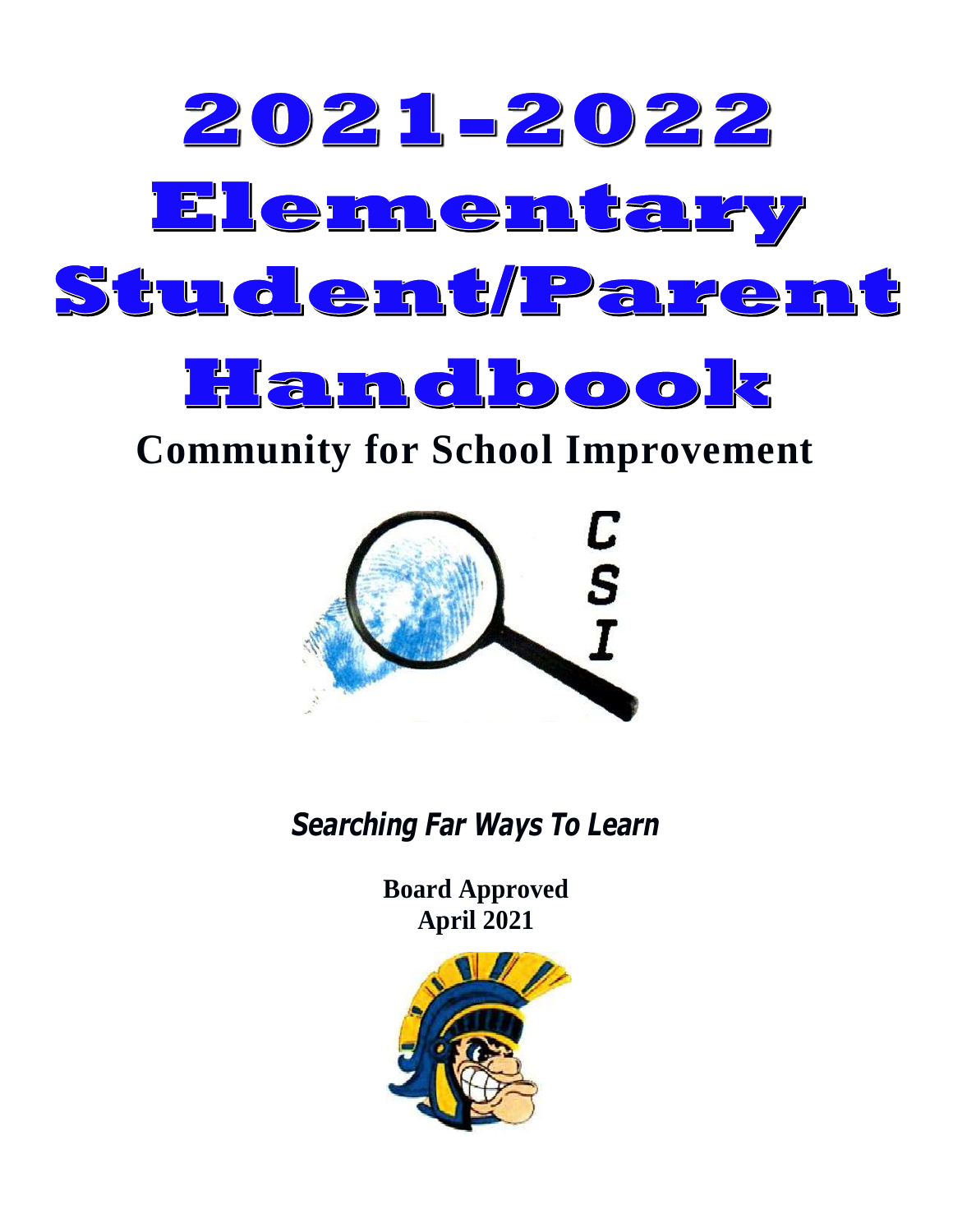Dear Union Star Parents,

We, the faculty, and staff, would like to welcome you to the new school year. We have great expectations for each of our students and know you share in our commitment to help each child reach their full potential.

The key to a child's success is the communication between school and home. We encourage you to contact us at any time. The school phone number is (816)593-2294 and the fax number is (816)593- 4427.

This Elementary Handbook has been put together for your use. Student and parent information and guidelines are included in this booklet concerning different aspects of our school. Please keep this booklet to refer to throughout the school year. If there are any areas that have not been addressed, please contact the principal's office for further information.

We look forward to the new school year and all it has to offer. We take our commitment to your child and his/her education seriously and thank you for sharing them with us.

Ben Hopper

K-12 Principal Union Star R-II School District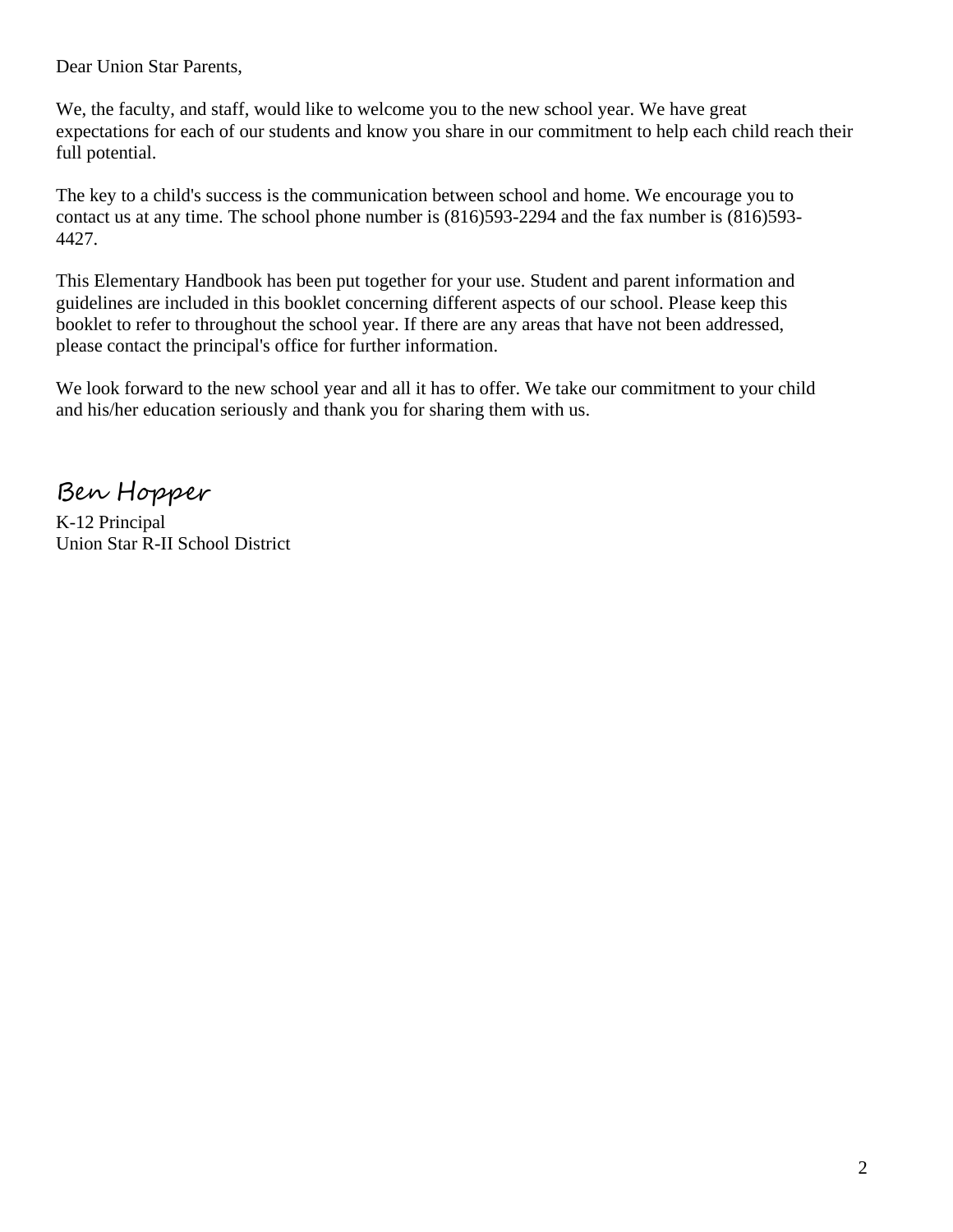## **2021-2022 Elementary Staff**

| Pre-K                                                | <b>Cheryl Wyckoff</b>     | cwyckoff@usr2.com  |  |  |
|------------------------------------------------------|---------------------------|--------------------|--|--|
| Kindergarten                                         | <b>Maizey Lang</b>        | mlang@usr2.com     |  |  |
| <b>1st Grade</b>                                     | <b>Ashley Young</b>       | ayoung@usr2.com    |  |  |
| 2nd Grade                                            | <b>Rylee Yarnell</b>      | ryarnell@usr2.com  |  |  |
| 3rd Grade                                            | <b>Mariah Gragg</b>       | mgragg@usr2.com    |  |  |
| <b>4th Grade</b>                                     | <b>Hannah Bartlett</b>    | hbartlett@usr2.com |  |  |
| 5th Grade                                            | <b>Shawn Haddix</b>       | shaddix@usr2.com   |  |  |
| Art                                                  | <b>Melody Steele</b>      | msteele@usr2.com   |  |  |
| <b>Custodian / Food Service</b>                      | <b>Janet Ware</b>         | jware@usr2.com     |  |  |
| <b>Custodian</b>                                     | <b>Stacey Nold</b>        | snold@usr2.com     |  |  |
| <b>Food Service</b>                                  | <b>Jenny Coon</b>         | jcoon@usr2.com     |  |  |
| <b>Full Time Sub/Teacher's Aide</b>                  | <b>April Jackson</b>      | ajackson@usr2.com  |  |  |
| <b>Full Time Sub/Teacher's Aide</b>                  | <b>Amy Klawuhn</b>        | aklawuhn@usr2.com  |  |  |
| Librarian                                            | <b>Jennifer Whorton</b>   | jwhorton@usr2.com  |  |  |
| <b>Maintenance Supervisor</b>                        | <b>Bill Harmon</b>        | bharmon@usr2.com   |  |  |
| <b>Music / Band</b>                                  | <b>Adam Park</b>          | apark@usr2.com     |  |  |
| <b>Nurse/PAT Coordinator</b>                         | <b>Chrissy Noble</b>      | mnoble@usr2.com    |  |  |
| Paraprofessional                                     | <b>Tanya Mitchell</b>     | tmitchell@usr2.com |  |  |
| Paraprofessional                                     | <b>Tracy Nauman</b>       | tnauman@usr2.com   |  |  |
| <b>Physical Education</b>                            | <b>Cheyenne Morgan</b>    | cmorgan@usr2.com   |  |  |
| <b>Principal PK-12</b>                               | <b>Ben Hopper</b>         | bhopper@usr2.com   |  |  |
| <b>School Counselor</b>                              | <b>Erin Hunolt</b>        | ehunolt@usr2.com   |  |  |
| Secretary/Bookkeeper                                 | <b>Stephanie Marriott</b> | smarriott@usr2.com |  |  |
| Secretary/Bookkeeper                                 | <b>Samantha Gillip</b>    | sgillip@usr2.com   |  |  |
| <b>Special Services</b>                              | <b>Sherri Miller</b>      | smiller@usr2.com   |  |  |
| Superintendent                                       | <b>Rick Calloway</b>      | rcalloway@usr2.com |  |  |
| <b>Title Communication Arts &amp;</b><br><b>Math</b> | <b>Stephanie Huffman</b>  | shuffman@usr2.com  |  |  |

## **Union Star Board of Education**

Melvin Simerly Joey Thompson Doug Clibon Jake Klawuhn Zeb Jackson Corey Whorton Bradley Veale

## **School Contact Information**

6132 NW State Route Z Union Star, MO 64494 (816)-593-2294 Fax: (816)-593-4427 School Web Address: [www.usr2.com](http://www.usr2.com/)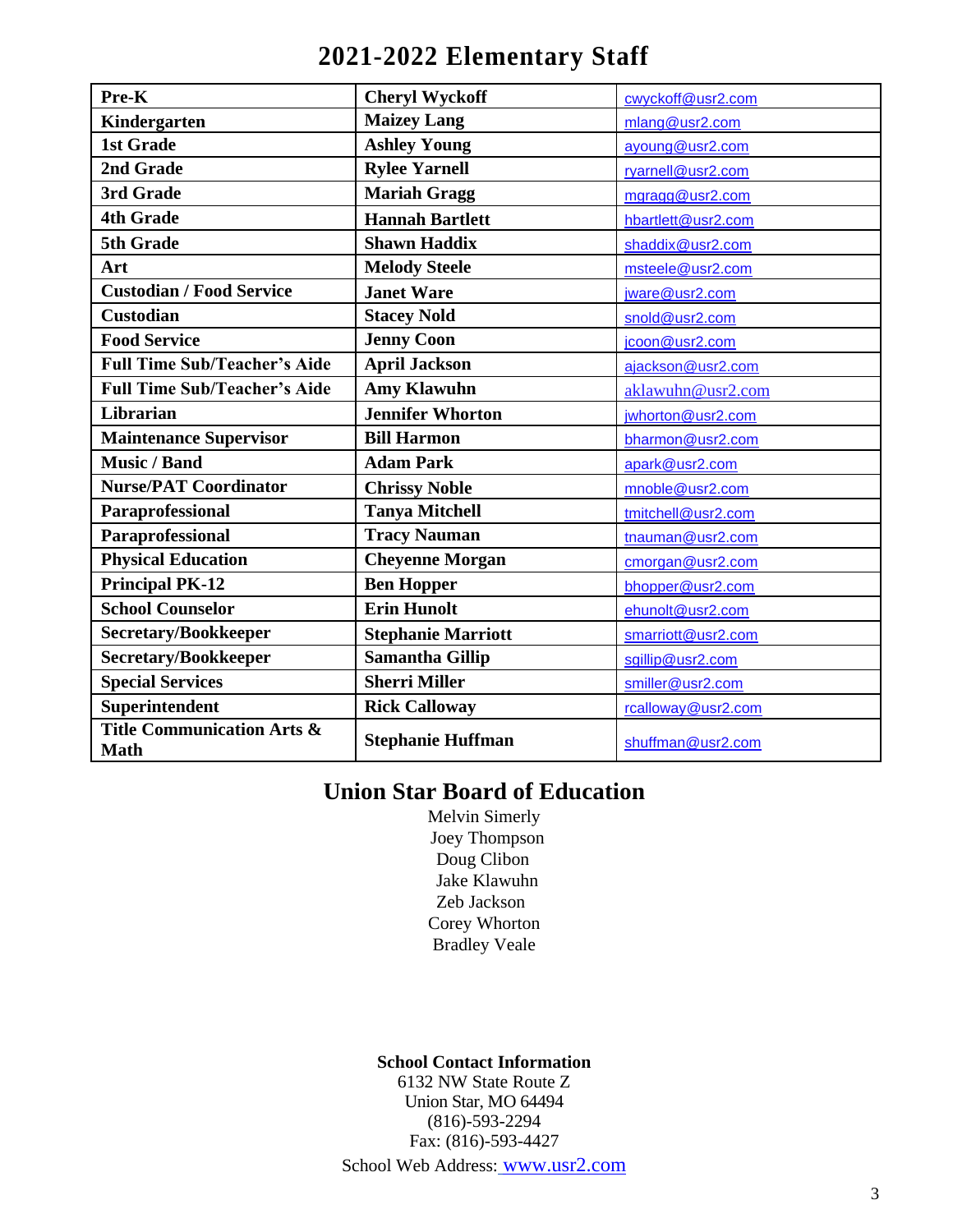## Union Star R-2 School District Mission Statement "Together We Make Learning Happen for Tomorrow"

## **S.T.A.R. Vision:**

Safe and Positive Environment *created for*  Teaching and Empowering Critical Thinkers *for*  Achieving Lifelong Learning *and becoming*  Respectful and Responsible Citizens

## **We Believe in P.R.I.D.E.**

Priority One is Learning Respect is our Norm Integrity is our Foundation Doing what is right for our students is our Responsibility Excellence is our Expectation

## **We Value R.E.S.P.E.C.T.:**

Responsibility Empathy Self-Discipline Perseverance Empowerment Citizenship Tolerance

## **School Song**

Our high school, Our high school, Finest place You ever saw. Come along, Join the throng. For you simply Can't go wrong. They say it's great. Our high school, Our high school, Something going All day long. So, if you're out For fun and knowledge. Then come to Our high school.

## **PLC as the Educational Philosophy**

Union Star School operates as a professional learning community (PLC). It is an ongoing process through which teachers and administrators work collaboratively to seek and share learning and to act on their learning, their goal being to enhance student learning. Union Star has leadership team composed of teachers from the elementary and high school along with administration to lead this effort. The leadership team in our building is referred to as the CSI Team which stands for Community for School Improvement. The following are characteristics of our PLC:

• Shared **values and vision:** Teachers and administrators share a vision focused on student learning and a commitment to improvement

• Collaborative **culture:** Our PLCs is based on the premise that collaborative professionals achieve more than they could alone. Collaboration provides a mechanism for sharing responsibility for student learning and a means to work together toward a common goal. Teachers in the elementary have 90 minutes per week of collaboration time.

• **Focus on data driven decision making to improve student achievement:** Our staff utilizes data from several progress monitoring tools such as: AIMSweb, local benchmark assessments,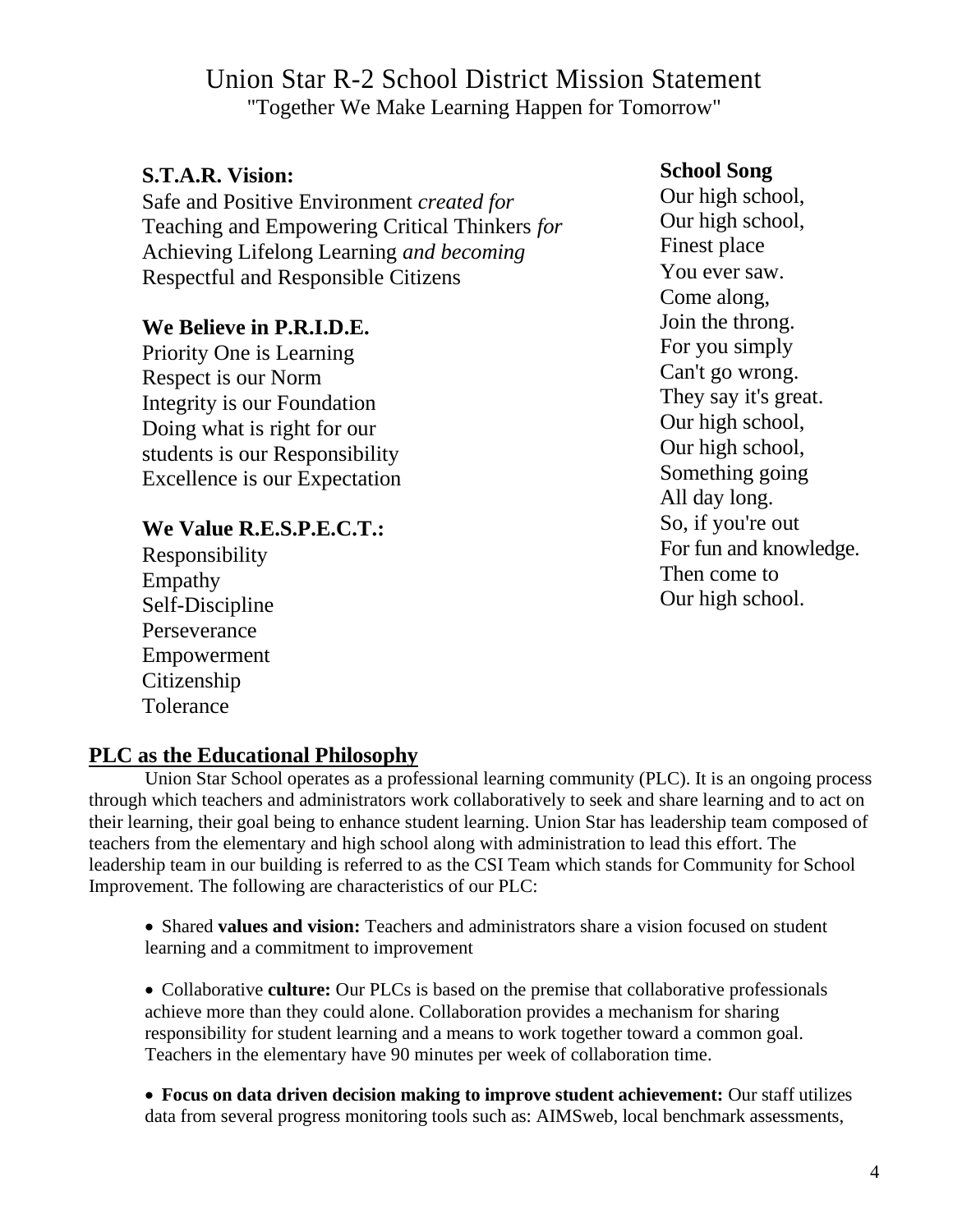i-Ready, and state-wide assessments. Our teachers utilize the data to increase accountability and drive instruction.

• Supportive **and shared leadership:** Our PLC helps us develop teacher leaders. Administration is committed to shared decision making with teachers. This is where our CSI leadership team is so valuable.

#### **School Enrollment**

A child will be enrolled in the Union Star R-II School system and may begin classes when the parents/guardians have supplied all documentation required by the district and the law. This documentation includes enrollment forms (which are now supplied to parents online), a Social Security card (to be copied by the office), a birth certificate (to be copied by the office), and a copy of the original up-to-date immunization record. The school district also has the right to request proof of residency within the Union Star School District, and proof of custody.

#### **Withdrawal from School**

The request to withdraw a student from school must be made by the parent or guardian. This request should include the date of withdrawal, the name of the town moving to and, if known, the name and address of the new school to be entered. On the date of withdrawal, the student will pick up the withdrawal slip from the office. The student must turn in books, secure all his/her teachers' signatures and clear all fees, fines, and lunch charges before final clearance can be given and records will be sent to the next school.

#### **State Vision Screening Requirement**

Starting with the 2008-2009 school year, all Kindergarten students and first-time students enrolling in first grade must have a vision screening by their ophthalmologist prior to the beginning of school. Parents, who do not wish to have this screening, do have the right to sign an exemption for their child. Parents may also contact the King City Lion's Club for vision assistance.

#### **School Structure**

The elementary is composed of pre-kindergarten through fifth grade. Currently the kindergarten through fifth grade is self-contained. Students in the elementary also participate in art, music, and PE as well as other activities such as counseling time, and library time. Students that are determined high risk in reading may receive additional services provided by our part time title teacher. Union Star elementary also provides special services to those that qualify under IDEA.

#### **School Connections**

There are many means of communication available to parents. We want parents to feel connected to their child's education therefore the better we communicate the more informed we all are. As a parent, you will receive many notes home from the school office. The school office sends notes home on yellow or gold rod paper. This will help you identify something of importance. Many teachers will also send home weekly or monthly newsletters from their classrooms. A quarterly school newsletter is sent out to every resident in the district. It is called the "Shooting Star". Another means of communication is the website: [www.usr2.com](http://www.usr2.com/). There you will be able to view the school's daily announcements and master calendar of events. School Messenger is a notification system where parents can receive important information via phone messages, SMS text, or emails concerning school issues. A school education is a partnership, so communication plays a vital role.

#### **Lumen Parent Portal**

Parents can monitor their student's progress through the Lumen Parent Portal of our student information system. If you would like to have a password to view the progress of your student in each class, please contact the principal's secretary. Parents will be able to view each assignment and the grade received on each one. Teachers are asked to keep this updated on a regular basis.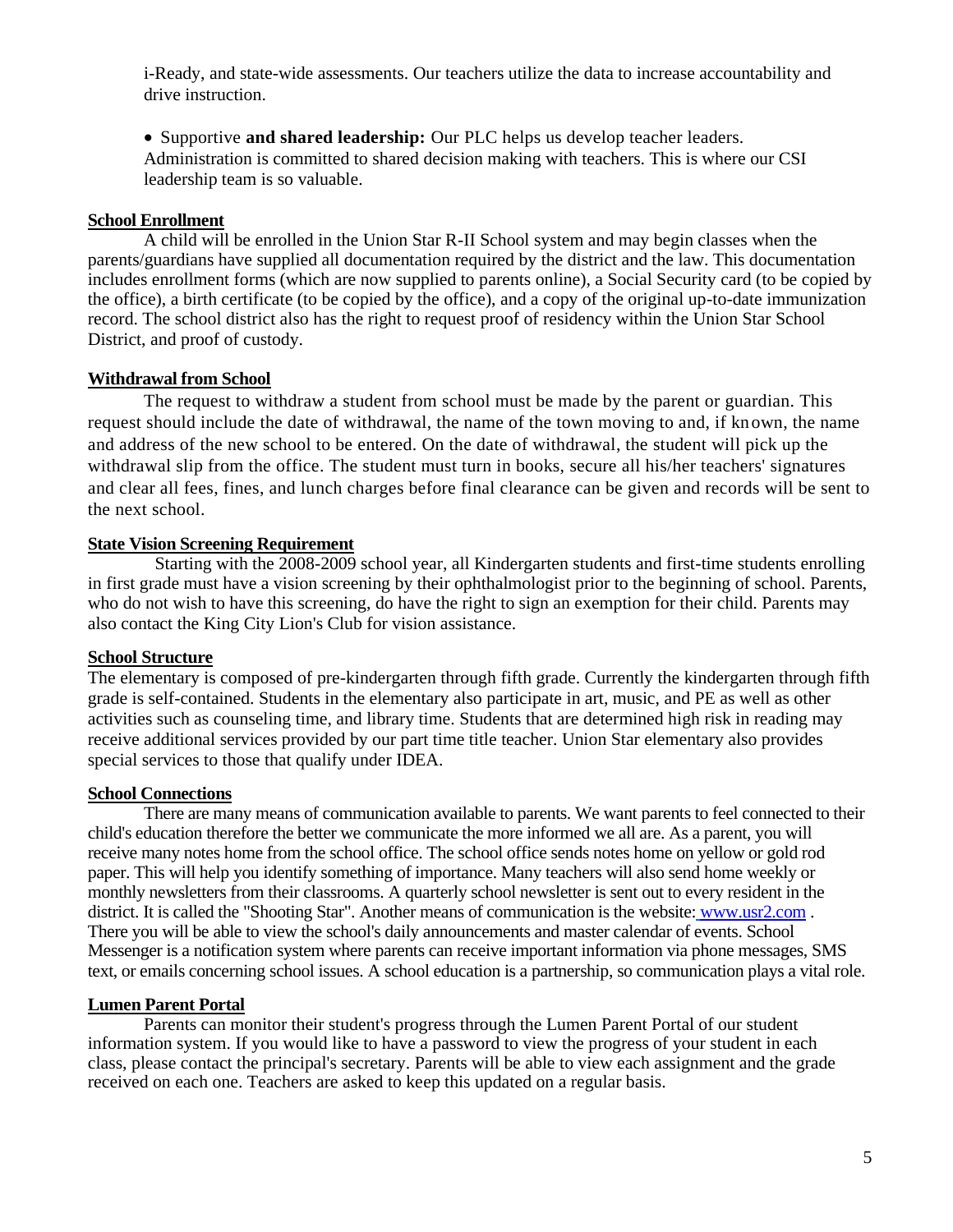#### **School Messenger**

School Messenger is a notification system that is available to everyone in our school. Therefore, it is important that we have your current contact information on file including primary phone number, secondary phone number, and email addresses. The School Messenger program will call or leave messages about school information that we want to broadcast to everyone such as school closings, or emergency information. For more information concerning School Messenger, please contact the school office.

#### **School Cancellation/Early Dismissals**

On mornings when the weather is unusually severe, students are requested to listen to one of the following stations: KQ-TV, KFEQ-680, KAAN-FM or KKJO, KSHB-TV, KCTV-5, KSJQ, WDAF Fox-4 and School Messenger. These stations will be notified in case of school closing. If bad weather develops during the day, school officials will use their best judgment for the safety and welfare of the students.

#### **Equal Educational Opportunities**

Each individual should be given the opportunity to develop and achieve to the maximum extent possible, being limited only by individual differences. Therefore, the district will foster an educational environment that provides equal educational opportunity for all students. Education programs and services will be designed to meet the varying needs of all students and will not discriminate against any individual for reasons of race, creed, color, religion, sex, national origin, economic status, or handicap. The district is obligated to provide education to homeless children. Parents may inspect instructional materials used as part of the curriculum including materials used in sexual instruction. You may inquire through the principal's office. Instances of harassment and discrimination should be reported to school personnel.

#### **Permanent Records**

According to the Family Rights and Privacy Act of 1974, the parent/guardian is permitted to inspect and review educational records relating to the student.

#### **Arrival and Dismissal Times**

Students walking or being brought to the elementary building are not to arrive at school before 7:30 a.m. Students will enter the west or north commons door and report directly to the cafeteria or gymnasium. A teacher will be there to supervise them until school starts. Students will go to their classrooms at 7:55 a.m. Students are counted absent/tardy after 7:55. Students walking or being picked up will be dismissed at 3:15 p.m. from the west doors. Any parent picking up students after school need to remain in the lower foyer. Buses will be dismissed from the north gym lot at 3:20 p.m. Students walking home are expected to go home immediately after school. Should your child not come home as expected, please contact the school office immediately. Children are allowed to play on the playground as long as they have gone home and returned.

#### **Early Outs**

Throughout the year early outs are scheduled for parent / teacher conferences or for holidays. These early out dismissal times will be 12:45 p.m. These are listed in the yearly school calendar that is on the school's website.

#### **Entering the Building**

Union Star takes every precaution to ensure the safety of your child(ren) therefore all exterior doors are locked at 7:55 a.m. each day. Anyone entering the building must do so through the west entrance by ringing the doorbell and being allowed into the building. Upon being allowed into the building after the 7:55 a.m. bell rings students must stop and sign in at the central office.

#### **Visitors**

**Visitors are required to report to the central office upon arrival to sign in and get a visitor's tag. We encourage all visitors to remain in the lower hallway unless permission has been granted from the office.** Parents and other interested adults are encouraged to visit the school at any time. Children may visit only when they accompany visiting adults.

#### **Fire/Storm/Earthquake/Intruder/Safe Harbor/Lock Down Drills**

Every precaution is taken to ensure the safety of your child during normal school hours. Periodic drills are executed to make certain students learn proper safety procedures and adhere to all safety guidelines.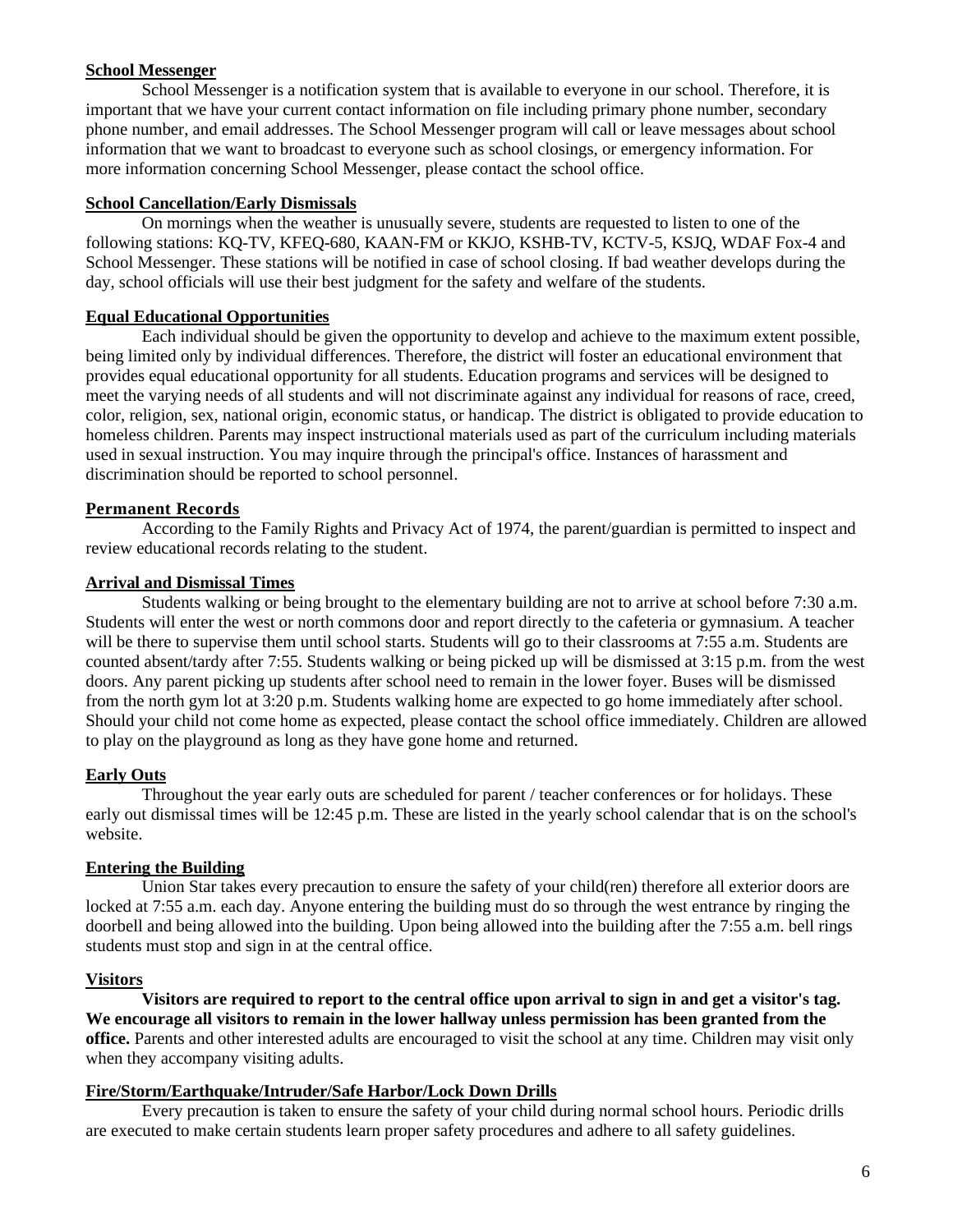Notification of drills will no longer be sent home. However, in the case of an actual event parents will be notified.

#### **Suspected Child Abuse or Neglect**

All school personnel are mandated by federal law to report any suspected child abuse or neglect. It is our responsibility to call any suspected abuse or neglect to the attention of the Division of Family Services (DFS), not to prove abuse or neglect.

DFS personnel, possibly accompanied by law enforcement officials, may meet with the child at school to investigate any reported concerns. Parents are not required to be notified in such cases.

#### **Separated or Divorced Parents**

Under Missouri law, it is presumed that natural parents have equal authority to make educational decisions regarding their children. Similarly, when parents are informally separated, they continue to have equal rights to custody and control of their children until the marriage dissolution action is filed and ruled upon by a court. Such equality is altered only if a formal separation agreement between the parents limits one parent's rights regarding custody and/or educational decision-making powers.

Divorced parents must provide the school with a copy of the most recent court-approved legal documentation defining parental custody rights. Maintenance of this documentation is the most effective step that a parent can take to minimize the chances of a child custody battle at school. If there is any doubt as to whether a decree or order is presently valid, school officials will notify law enforcement for assistance.

#### **Student Absences and Tardies**

We believe strongly that regular attendance in the school accompanied by the responsibility to study and participate in school activities is essential to the learning process. Students will be permitted to make up work for the following excused absence reasons: personal illness, emergency in family, religious reasons, doctor, or dentist appointments, unique educational experiences (with prior approval of principal), court appearance, or authorized school business.

The following rules, regulations and procedures shall apply to student attendance in the Union Star R-II School District (PK-5) Elementary Level:

#### **Steps to follow when absent:**

Parents should call the school on the first day the student misses for each incident. The school's phone number is 816-593-2294. If no one is available to take your call or if it is after hours, please select "0" (zero) to be connected to the attendance extension and leave a message. Email correspondence may also be sent to the following email address: **smarriott@usr2.com**. A doctor's statement may be required for an extended illness.

If a student misses more than five days per quarter, the building administrator may contact parents. The contact may be waived by the principal in cases involving long-term illnesses or other factors deemed appropriate by the principal and teacher.

Persistent absenteeism creates a genuine hardship for a student and is regarded as a very serious problem. If excessive absenteeism continues, school officials will contact outside social or state agencies. Students are held responsible for completing and handing in work assigned during the absence. Students with excused absences will have one day for each day absent to make up assignments. Work not made up in the designated period of time will receive no credit. **Vacations during the school year are not necessarily an excused absence. Written requests must be submitted and approved by the building principal at least 2 weeks prior to the leave. All work must be completed and turned in before the leave. Excessive absences and attendance below 90% will affect students being able to attend the annual MAP Celebration.**

#### **Attendance at activities after absence:**

To attend and/or participate in a school-sponsored activity, a student must have been in school attendance at least fifty percent of the day of the event or day prior to the event if the event is scheduled on a weekend. Only by special permission from the principal can the eligibility for this activity be restored.

#### **Tardiness:**

Students will be considered tardy to class if they are not in their classrooms ready for class when the tardy bell rings.

1. A student is counted tardy between 7:55-8:20 a.m.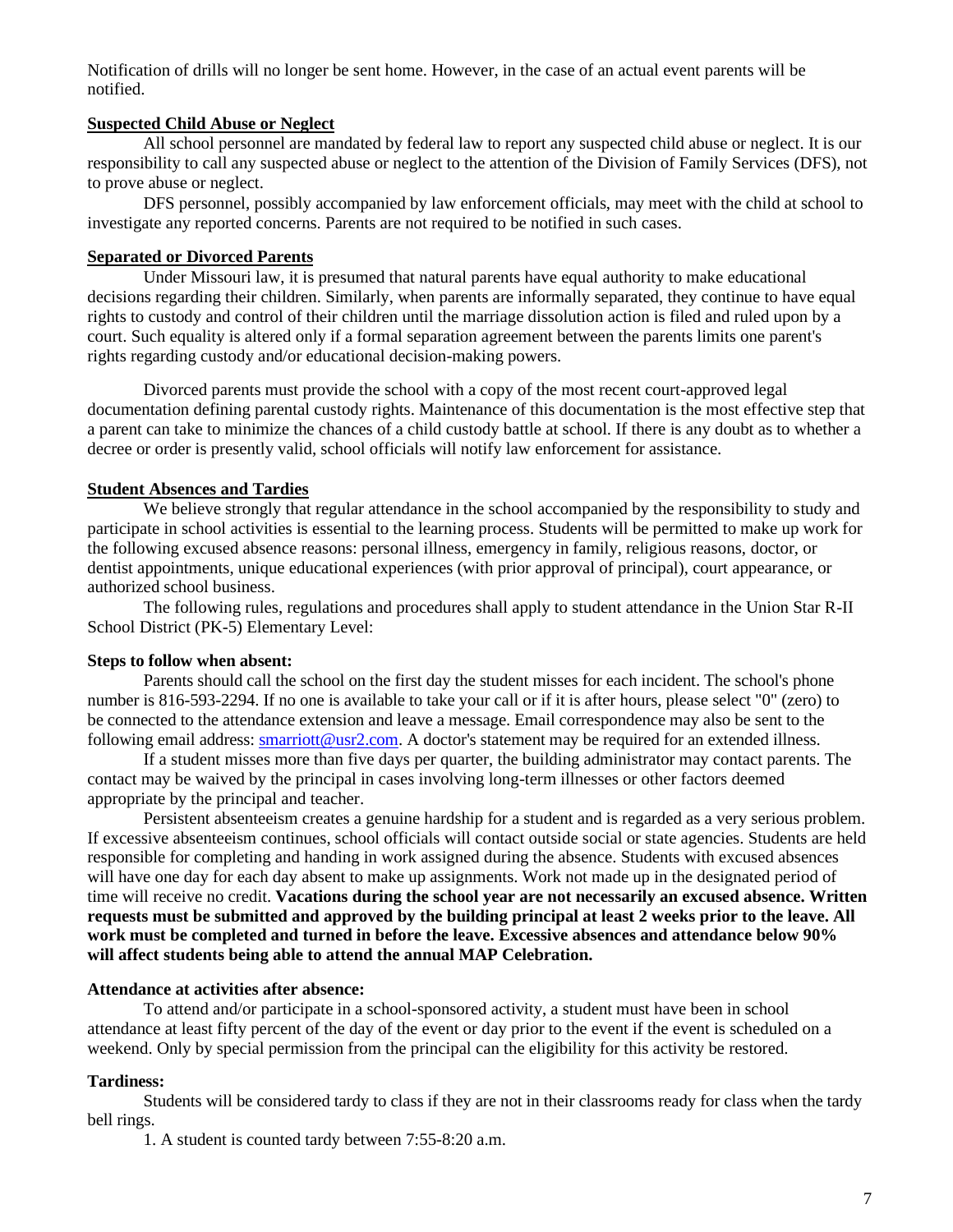2. Students must report to the office when arriving late. Student will receive an admittance slip to take to their teacher. The teacher will initial the slip and then the slip will be returned to the principal's secretary.

If any student is excessively tardy, the building principal will contact the parents. Persistent tardiness creates a genuine hardship for a student as well as the entire class as it disrupts the learning environment and as such is also regarded as a very serious problem. If persistent tardiness continues, school officials may contact outside social or state agencies.

#### **Check-out Procedures:**

- 1. No child will be released from school to anyone other than a parent or guardian unless prior verified
	- arrangements have been made. We are sure you will appreciate our concern in this matter.
- 2. Please report to the Central Office to sign your child out to be released from school. Standing in the hall while waiting on your child may be disruptive to the learning environment. Please remain in the lower foyer area.
- **3. Parents calling to change a students after school plan must notify the office no later than 2:30pm. The school will not guarantee that students will receive the message if the change of plans is called in to the office later than 2:30pm. . Parents are responsible to send a note to school with their child notifying the staff of the change of plans.**

**Perfect attendance** will be awarded each quarter to all students not missing any hours or days of school.

#### **Immunizations/Medications**

It is unlawful for any student to attend school unless he/she has been satisfactorily immunized or unless the parents/guardians have signed and placed on file with the school administrator a statement of exemption. Failure to comply with this legal requirement will result in the student's exclusion from school until proof of compliance has been presented to the district. Please check with your physician, the county health nurse, or our office to make sure your child's immunizations are current before the school year starts.

*PRESCRIPTION MEDICATIONS:* A student may be given prescription medicine only if it has been brought from home in the original container with the pharmacy label (an extra bottle may be provided by the pharmacy upon request) accompanied by written instruction signed by the parent. The first dose of any medication will NOT be given at school due to the possibility of an allergic or adverse reaction. Any prescription medications to be given for more than two weeks must also be accompanied by a written physician's consent (standard form available from school nurse). The parent will provide only one week's supply at a time and only the exact number of doses to be given at school. No excess medication will be kept at the school. It is the parent's responsibility to notify the nurse in writing of any medication changes or if the medication is no longer to be administered. If a prescription medication no longer needs to be given and there is remaining medication in the nurse's office, the prescription MUST be picked up by a parent or the medication will be destroyed by the school nurse with a witness. Self-administration of medications, such as inhalers, may be permitted with consent of the school nurse, parent, and written physician's consent.

*OVER THE COUNTER MEDICATION:* **Over the counter medications will no longer be provided by the school district.** They must, however, **be brought from home in an unopened container/package and locked up in the nurse's office for a student to use.** Over the counter medications may be administered at school only if accompanied by written instructions as well as reason for use, signed by the parent. Any over the counter medication that is required for long term use (more than two weeks) may require physician consent, if the school nurse deems appropriate. The school nurse has the right to request physician consent for any over the counter medication. If you have any question about this policy or what steps are required for sending medications to school, please contact the school office.

#### **Communicable Diseases**

A student shall not be permitted to attend classes or other school sponsored activities, if the student is known to be afflicted with or liable to transmit any contagious or infectious disease unless: (1) the student is no longer infected or liable to transmit that disease; or (2) the student is afflicted with a chronic infectious disease which poses little risk of transmission in the school environment with reasonable precautions. The principal may require a written statement of health from a physician prior to allowing a student to attend school.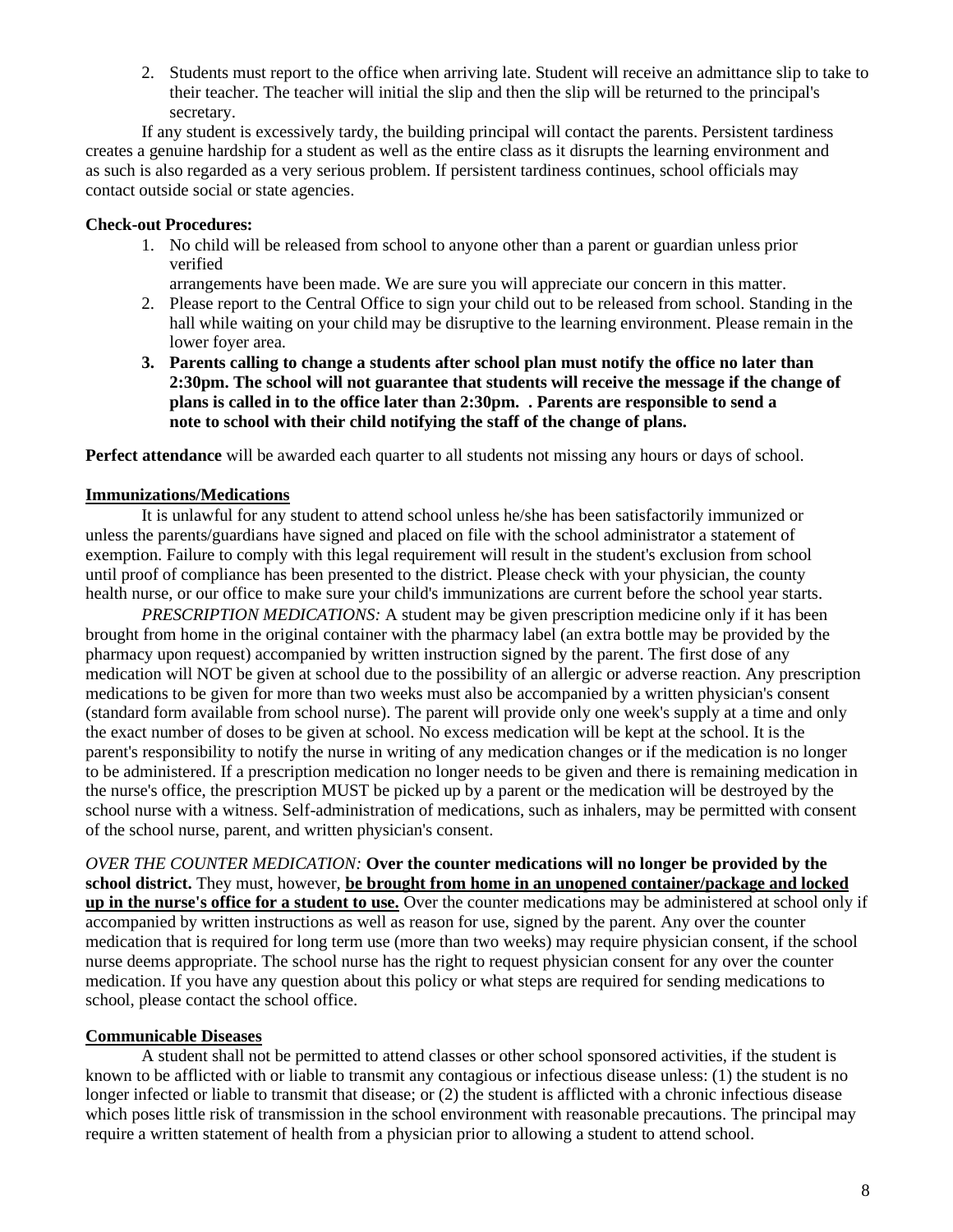**If a student is vomiting or has a temperature, please keep them at home**. **It is recommended that students having a temperature and/or prescribed antibiotics should remain fever free and/or on their medication 24 hours prior to returning to school.** If at school, the student's temperature should reach 100° or above, we will be sending them home. Please make sure your emergency numbers are current. We ask that you arrive as quickly as possible or make arrangements to have your child picked up.

#### **Head Lice**

Students are not permitted to attend classes if the student is known to be afflicted with lice or has evidence of nits. Students must provide proof that their student is being properly treated and nit free. Parents will be notified to pick up their student should live lice or nits be found. This policy helps us ensure that an epidemic does not occur. A note will also be sent home with other students in that grade level as a precautionary measure.

#### **Academic Expectations/Homework**

It is the expectation of the Union Star School District that every student be accountable for doing their schoolwork and homework assignments promptly and responsibly. Homework is promoted as an opportunity to gain independent practice of goals and objectives being taught in the classroom. **Students who fail to turn in assignments, cheat on assignments, plagiarize assignments or turn in incomplete assignments are subject to the following consequences: loss of privileges, reduction of complete or partial grade, conference with principal, or Saturday school.** 

#### **Promotion/Retention**

Students will normally progress annually from grade to grade when, in the judgment of the district's professional staff, it is in the best educational interest of the student involved. The final decision to promote a student rests with the school administration.

The district requires remediation as a condition of promotion to the next grade level for any student identified by the district as failing to master skills and competencies established for that particular grade level. The superintendent or designee shall determine which skills and competencies must be mastered, how they are to be assessed and what type of remediation is appropriate.

Remediation may include, but shall not necessarily be limited to, a mandatory summer school program focused on the areas of deficiency or other such alternatives conducted by the district outside of the regular school day. Such remediation shall recognize that different students learn differently and shall employ methods designed to help these students achieve at high levels.

The district may require parents or guardians of such students to commit to home-based tutorial activities with their children. Decisions concerning the remedial reading instruction of a student, who receives special education services, including the nature of parental involvement consistent with a free appropriate public education, shall be made in accordance with the student's Individualized Education Program **(IEP).**

#### **Acceleration**

The district will assist students so that they progress academically in accordance with their capabilities. While provisions for individual differences should be adequately accomplished within a grade level, it may occasionally be necessary to advance a student to the next grade. Acceleration to a higher-grade level should be approached with caution. Students will only be considered for acceleration if they are performing significantly above their peers in all subject areas. Capable students may only be advanced with the joint approval of the teacher, parents/guardians, counselor, the principal, and the superintendent.

#### **Retention**

Retention may be considered within the judgment of the professional staff; it is in the best educational interest of the student involved. Parents/Guardians will receive prior notification and explanation concerning the retention. However, the final decision will rest with the school administration.

State law requires that all students who are reading below a third grade reading level at the end of fourth grade shall be retained if the student had not adequately improved by the end of summer school. Further, if a student fails to attend remediation assigned as a condition of promotion, the student will be retained.

The law known as SB 319 requires school districts to assess reading skills and provide remedial help for those students reading significantly below grade level.

The reading level of students in grade 3 and transfer students in grades 4-6 must be determined by an assessment within 45 days of the end of the school year. Students with disabilities, speech issues, or limited English may be exempt.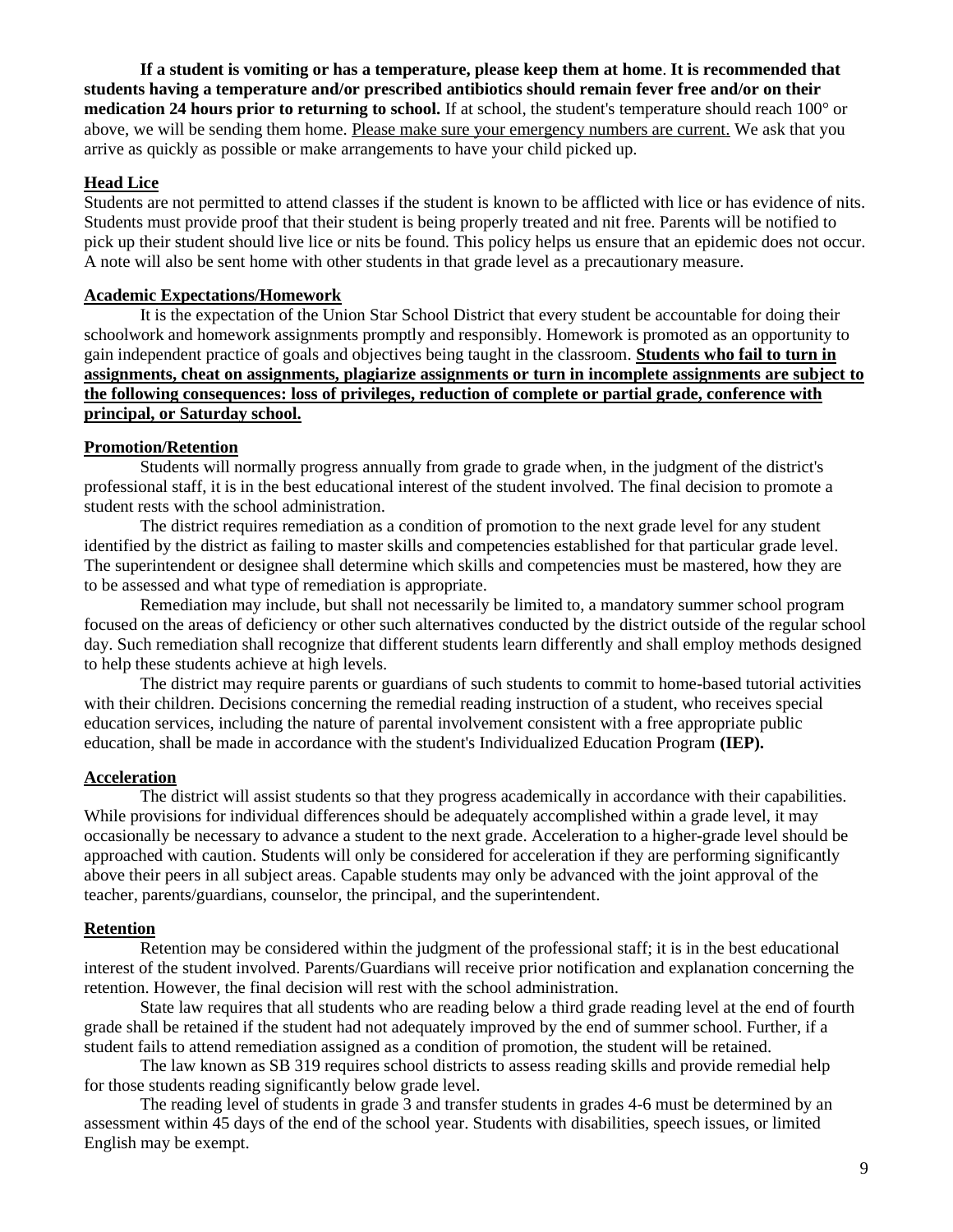A "Reading Improvement Plan" must be developed for any third grader reading below second grade level to be implemented during fourth grade. The plan must include a minimum of 30 additional hours of reading instruction/practice outside the regular school day during the fourth-grade year which could be during the summer before fourth grade or during the regular school term.

Starting in the 2003-04 school year mandatory retention of students in fourth grade who are still reading below third grade level at the end of summer school (minimum of 40 hours of reading instruction) and/or tutoring will apply for the first time.

Parents will be notified of students requiring a Reading Improvement Plan, progress of the student and possible retention of these students.

**Method of Determining Grade Level Reading Ability-** Students must meet at least one of the following criteria to meet SB 319. If they do not meet one of the following criteria, then a Reading Improvement Plan along with additional reading instruction will be implemented according to law.

- A) Score basic or above on the school's local or state assessment for the previous year in reading or communication arts.
- B) Be in the average range for reading fluency based on the school's reading progress monitoring tool during a benchmark or through progress monitoring for current year or previous grade level as law stipulates.
- C) Pass classroom expectations of reading benchmark assessments for the current or previous grade level.
- D) Being no further than one grade level behind on a formalized test that is determine by the District to determine appropriate grade level.

#### **Physical Education Policy**

Parents may request that their child be excluded from P.E. activity for one week by sending a written note to the P.E. instructor. If a parent wishes to have the child refrain from participation in classes for more than one week, a written health statement from a physician is required.

#### **Library Policy**

Students are scheduled to attend the school library at least one-day per week. Students attend more often with the approval of the classroom teacher. All books should be returned when due in order to retain library privileges. Lost or damaged books must be replaced. Internet use will require a signed statement by the student and the parent acknowledging appropriate use only.

#### **Bus Regulations**

Students who come to school on the bus should return home on the bus unless we receive a note or phone call from the parent. Riding the bus is a privilege. The Union Star bus service is contracted with Durham Bus Services of Savannah. Therefore, we enforce their policies and codes of conduct. If you know your child will not be riding any one morning, please notify the Durham Bus Services at 816-324-1400, by 6:30 a.m. that day. Only students who live on a bus route or have permission to go to the home of a regular bus rider may ride the bus from (and/or to) school. Please remember that any student riding anywhere other than his own home must have written parental permission to do so, and any such note must be verified and initialed by a member of office personnel. \*Bus Pickups and Drop Offs: All bus pickups and drop offs will be from the north gym door. Parents dropping off students in the morning will remain at the north common's door.

\* If your student does not ride the bus for 3 consecutive days, Durham Bus Services' policy is that parents will need to call 816-324-1400 to re-establish ridership.

The conduct on the bus and at any bus stop should be the same as that in the classroom. Improper conduct on the bus or at the bus stop could result in the bus privilege being denied and additional consequences administered. As a standard practice, we give one verbal warning followed by a written warning and third offense is one week from riding the bus and the fourth offense results in loss of riding the bus as determined by the bus company and school administration.

The bus rules are as follows: 1) The bus driver may assign seats. 2) Be courteous. 3) No profanity. 4) Do not throw ANYTHING. 5) Do not eat or drink on the bus; keep the bus clean. 6) Keep feet and bags out of the aisle. 7) Violence is prohibited. 8) Remain seated. 9) No tobacco products of any kind including smokeless products. 10) Keep your hands and head inside the bus. 11) Do not destroy property. 12) For your own safety, do not distract the driver through misbehavior. 13.) Students may earn S.T.A.R.R.S. Bucks for being respectful, responsible, and safe.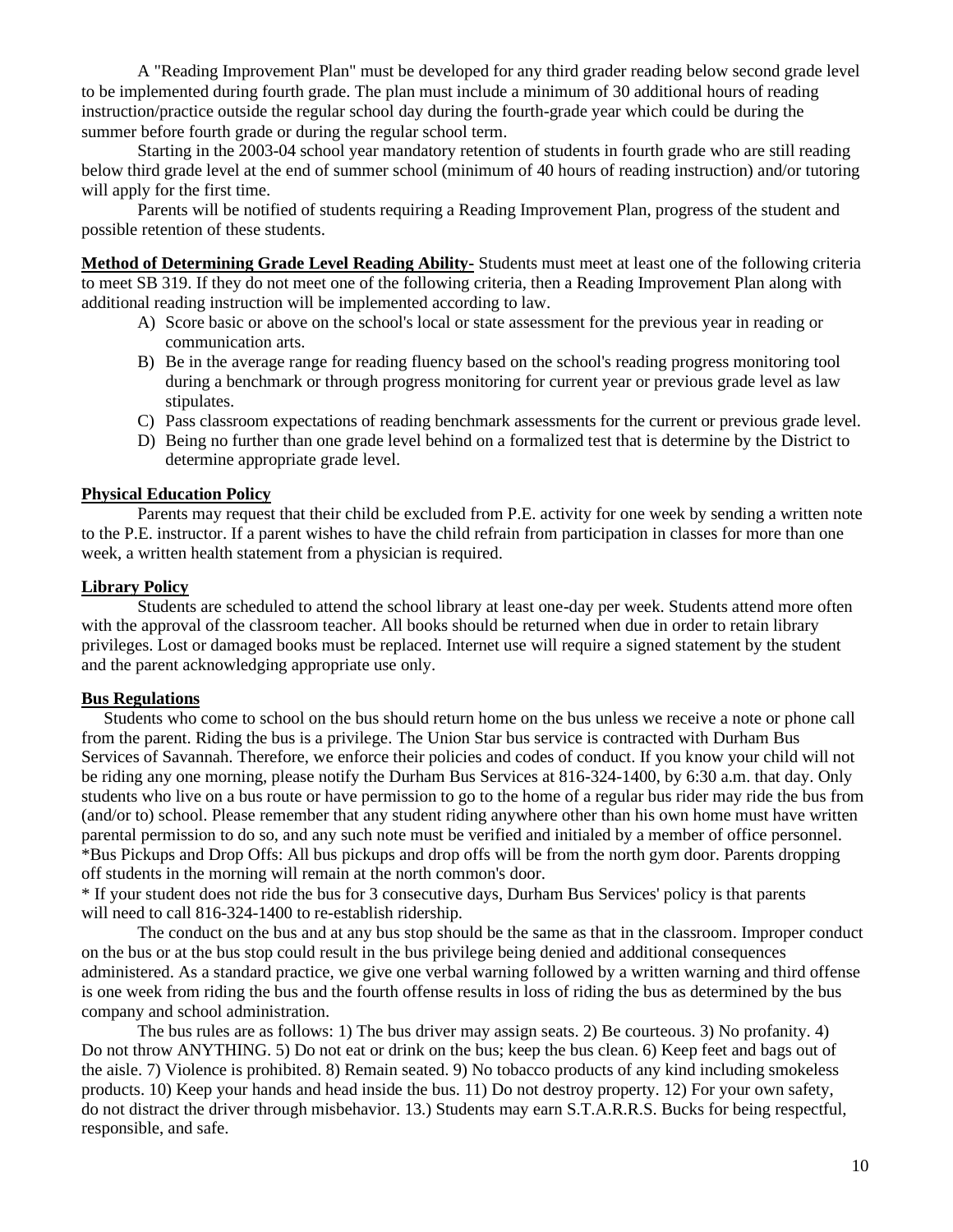#### **Dress Code**

When referring to student dress and appearance, we are concerned with the overall environment of Union Star R-II School. Our aim is to provide an environment, so the greatest possible learning may take place. Any type of student dress or appearance that detracts from the educational process will be eliminated. Per administration approval, there may be exceptions to the dress code on spirit days. Any student in violation of the dress code maybe asked to change into something more appropriate.

The following will be observed:

- 1. Shoes or suitable footwear must be worn.
- 2. No hats, sunglasses, or bandannas are to be worn during the school day.
- 3. No obscene, rude, or suggestive pictures or sayings may be worn on clothing.
- 4. No clothing shall promote or advertise alcoholic beverages, gangs, or unsuitable products.
- 5. No midriff tops, halter tops, or see-through blouses are to be worn. If sleeveless shirts are worn, no part of undergarments shall be visible.
- 6. Shorts and skirts should be as long as or longer than the middle of the thigh.
- 7. No jeans may be worn with excessive holes or tears.
- 8. Dress appropriately for the weather. Students will go outdoors for recess whenever possible.

#### **Recess Policy**

The Union Star R-II School Board recognizes the need for proper social interaction and physical activity. One such activity provided at the elementary level is outside recess. It is understood that these activities come second to academic activities in the classroom. Teachers may deny recess privileges for late assignments and behavior problems. Parents who do not wish their child to participate in outdoor recess must send a written note. The principal may request a written health statement from a physician if a parent consistently holds their child from recess or if a parent wishes to hold the child for more than three consecutive days. Students must be dressed properly for recess. This includes coats, hats, gloves, and boots when the weather necessitates. This also includes appropriately fitting footwear to help alleviate tripping and falling. Outside recesses are conducted unless rain, excessive cold, or a wind chill below 20 degrees prohibits students from being outside safely.

#### **Playground Rules**

- 1. Only one person at a time is to be on the top of the slide.
- 2. Do not climb on the swing poles.
- 3. Do not play around the bicycle rack.
- 4. Do not play between the sidewalk and the building or on the ramp and railing by the gym.
- 5. Only one person on the swing at a time, in a sitting position, going back and forth.
- 6. Do not jump out of the swings
- 7. Go down the slide in a frontward sitting position.
- 8. Do not sit on top bars of the playground equipment
- 9. Do not throw or kick tire chips
- 10. Do not play tag in the area with tire chips
- 11. Do not climb on the trees or branches
- 12. Utilize Project Fit America equipment as intended
- 13. No tackle football
- 14. No hardballs will be used at recess
- 15. Bring everything in that you take outside.
- 16. Utilize all equipment as it is intended.
- 17. Ask permission prior to going across the street to get a ball.
- 18. Allow others to play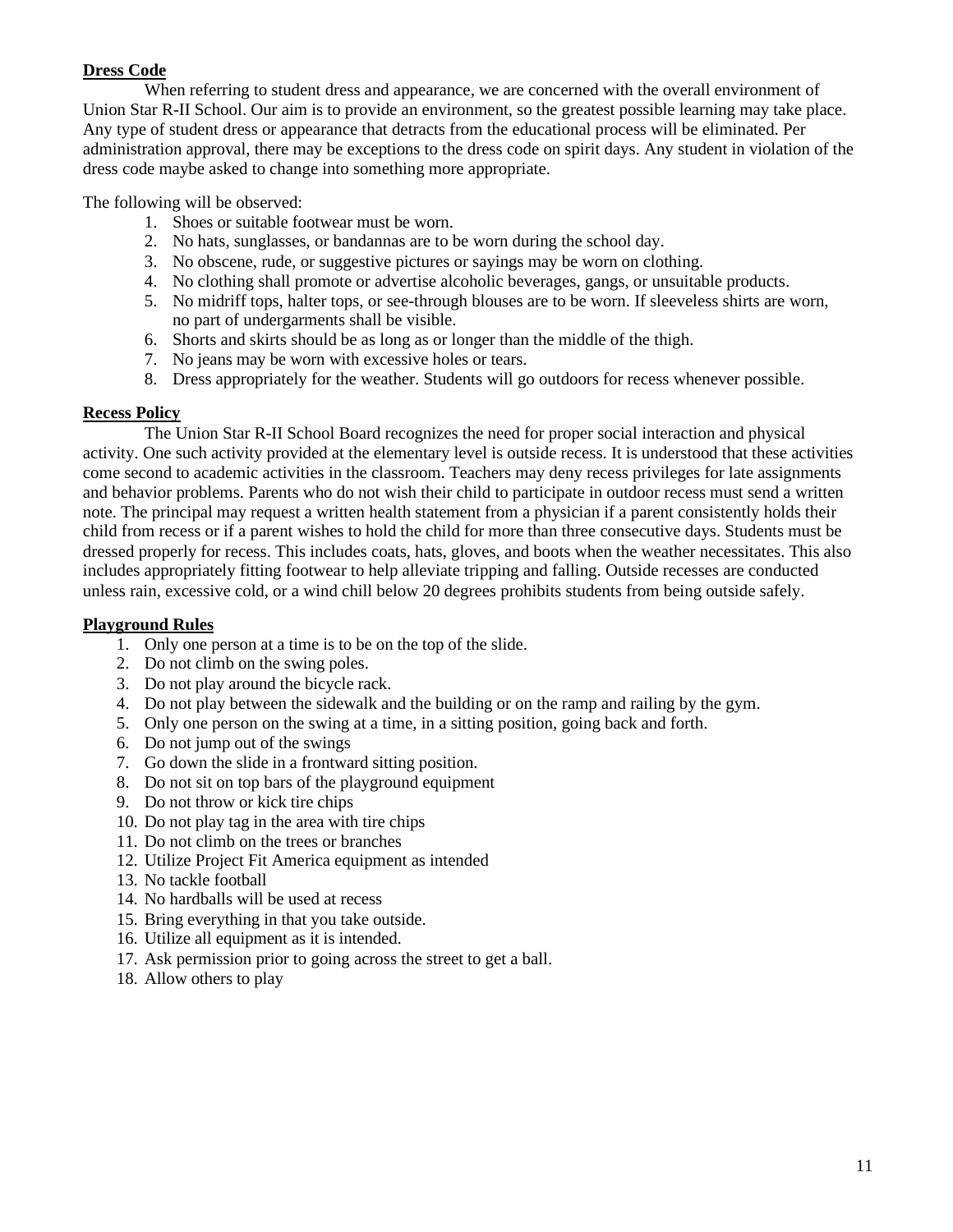Grading System

| Letter Grade<br>Percent |              | Honor Roll Points |  |  |
|-------------------------|--------------|-------------------|--|--|
| 96-100                  | A            | $\overline{4}$    |  |  |
| 90-95                   | $A-$         | 3.75              |  |  |
| 86-89                   | $B+$         | 3.5               |  |  |
| 83-85                   | B            | 3                 |  |  |
| 80-82                   | $B-$         | 2.75              |  |  |
| 76-79                   | $C+$         | 2.5               |  |  |
| 73-75                   | $\mathsf{C}$ | $\overline{2}$    |  |  |
| 70-72                   | $C-$         | 1.75              |  |  |
| 66-69                   | $D+$         | 1.5               |  |  |
| 63-65                   | D            | $\mathbf{1}$      |  |  |
| $60 - 62$               | $D-$         | 0.5               |  |  |
| 59-below                | $\mathbf F$  | 0                 |  |  |

#### **Mid-Quarter Reports/Grades**

A mid-quarter report will be sent home at approximately the midpoint of each quarter in grades K-5. Union Star School district has a parent portal as part of the student data system that will allow students and parents to review academic progress on a regular basis. Reading results will be sent home after each benchmarking period from AIMSweb. The Union Star Elementary utilizes a standard based grade card for students in grades K-2. Letter grades begin in the 3rd grade.

#### **Mandatory Dyslexia Screenings**

Screening will identify students who are at risk of reading failure, and will be used to identify need for intervention and set goals for achievement.

The following actions will be taken in accordance with state department guidance:

- •First through third grade will be screened within the first thirty days of the year, mid and end of the year benchmarking. Progress monitoring shall occur for students not meeting norms.
- •Kindergarten will be screened by January 31 and by the end of the year. Progress monitoring shall occur for students not meeting norms.
- •Screening will include K-3 students transferring from a school within state (not previously screened) and those students transferring from another state.
- •A student will be screened in grades 4-12 i f experiencing consistent difficulty in phonological awareness, phonics, fluency, or comprehension as noted by assessment scores,

classroom teacher determination or requested by the student's parent/guardian.

- •Exemptions to screening exist. Included in this list are students with a current diagnosis of dyslexia, students with intellectual disabilities and sensory impairment (vision/hearing).
- •English Learners may potentially have characteristics of dyslexia. These students are at times

missed because difficulties in reading can be erroneously blamed on language acquisition. These students may be screened for dyslexia related risk factors.

#### **Statewide Assessments (See Board policy 6440)**

All students will participate in statewide assessments or alternate assessments as determined by a student's IEP team. The administration will annually develop an assessment schedule for the current school year. The testing schedule will list the assessment instrument to be administered and the grade level of students that will be administered each test or assessment instrument. In addition, a copy of this policy and the assessment schedule will be available to the public in the District office during normal business hours. 12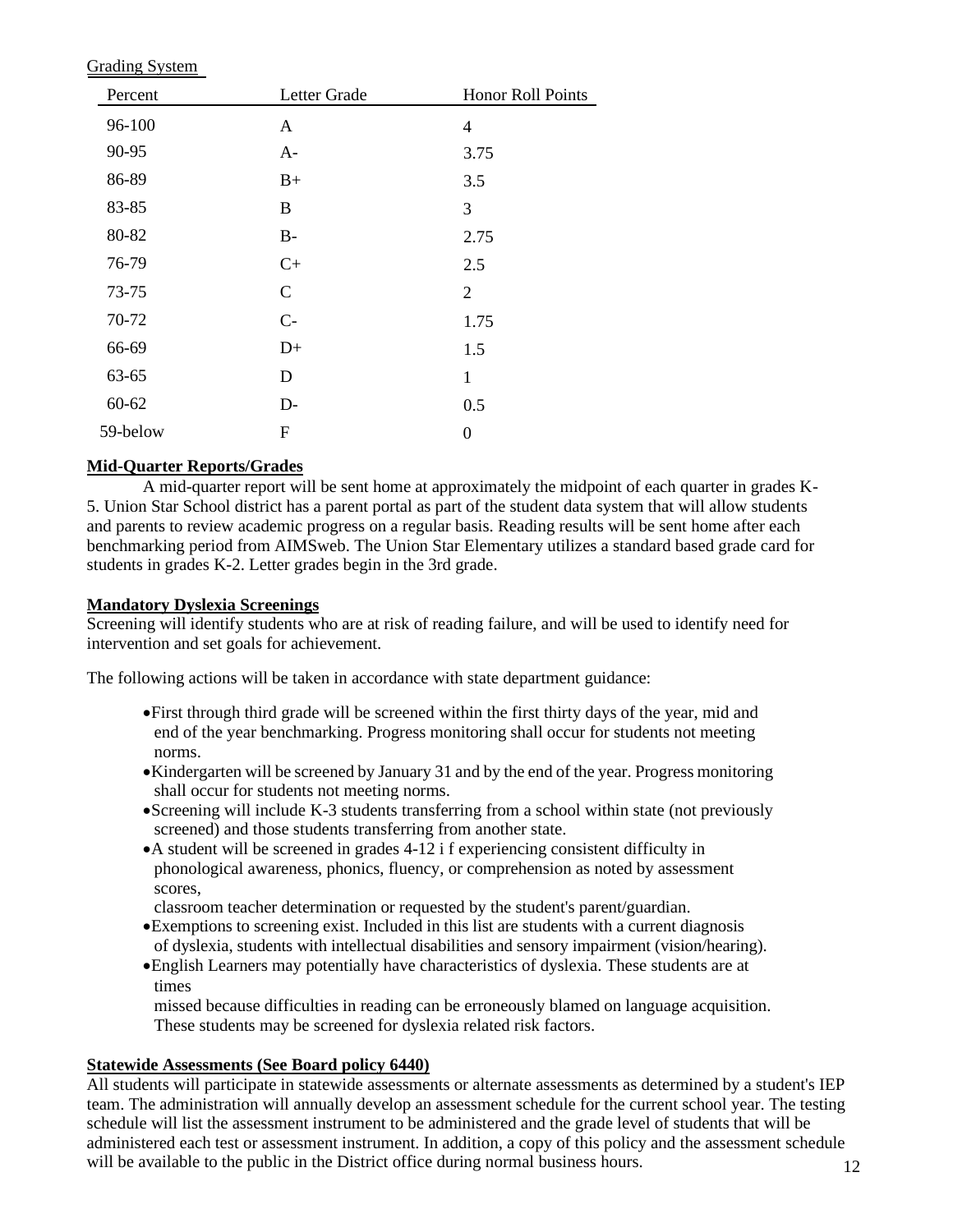#### **Quarterly Award Assemblies**

Each quarter students will be honored for receiving the following awards: Principal's Honor Roll (A or A-), Honor Roll (A and B), and Academic Effort Awards. Character Trait awards based on the monthly character traits that our school supports. These awards are held during the school day in the early mornings. Parents are encouraged to attend, and notifications will go home prior to the event.

#### **Reading Circle Certificates**

Certificates will be issued to those students completing the requirements set forth by the Missouri State Teacher's Association. When a pupil qualifies for five consecutive years and that achievement is certified by the principal, the pupil qualifies for a Certificate of Life Membership. The following schedule provides the requirements at each grade level:

| <b>Books Required</b>  |    |      |       |  |                      |    |    |
|------------------------|----|------|-------|--|----------------------|----|----|
|                        |    | PK K | 1 2 3 |  | $\overline{4}$       | 5  | 6  |
| Fiction/<br>Nonfiction |    |      |       |  | 20 20 20 20 16 16 16 |    | 16 |
| Totals                 | 20 | 20   |       |  | 20 20 16 16          | 16 | 16 |

#### **Textbooks/ Educational Materials**

The school furnishes textbooks and technology devices for students in elementary. Parents and students will be responsible for payment for books and technology devices that are lost, stolen, damaged or damaged beyond repair. Payment will be made in accordance with the replacement costs. Teachers are also encouraged to have web pages that link to educational resources that are on-line to assist students in learning grade level material. Technology agreements will be distributed and completed at the beginning of the year in order to use a school device.

#### **Parent-Teacher Conferences**

We always welcome requests for conferences. It is very important that you know what is going on with your child at school. Please schedule all conferences in advance by calling the school office. At this time, the secretary will assist you in arranging a conference with your child's teacher.

Required parent-teacher conferences will be held the end of first quarter. Parents are to meet with their child's teacher. Information concerning this will be sent home in the fall. All parents are strongly encouraged to attend. We will also conduct third quarter conferences for all students. AIMSweb progress monitoring reports will be given to parents at quarterly conferences and again at the end of the school year.

#### **Counseling Services**

A school counselor will be available on a regular basis to all students. The counselor will be able to assist students and to provide counseling services. Counselors may work with students on an individual basis. Students, parents, or school staff may request referrals. The guidance counselor is also qualified to help with career and college preparation and may be able to provide connections to outside resources for students and families.

#### **Parent-Teacher Organization (PTO)**

Parent Teacher Organization is a group composed of parents and staff of Union Star. The group supports and organizes opportunities for student in grades PK-12. Some of the benefits enjoyed by the students through their efforts include sponsoring a  $5<sup>th</sup>$  & 6th Grade Basketball Tournament, providing quarterly academic incentives, sponsor monthly educational assemblies, field trips and provide materials and supplies for teachers. Working together gives the school an opportunity to develop new ideas, which will enrich the educational experience for our students. We encourage all parents to come to a PTO meeting to see if you want to become a member. There is a minimal membership fee to be part of the organization that is set each year by PTO.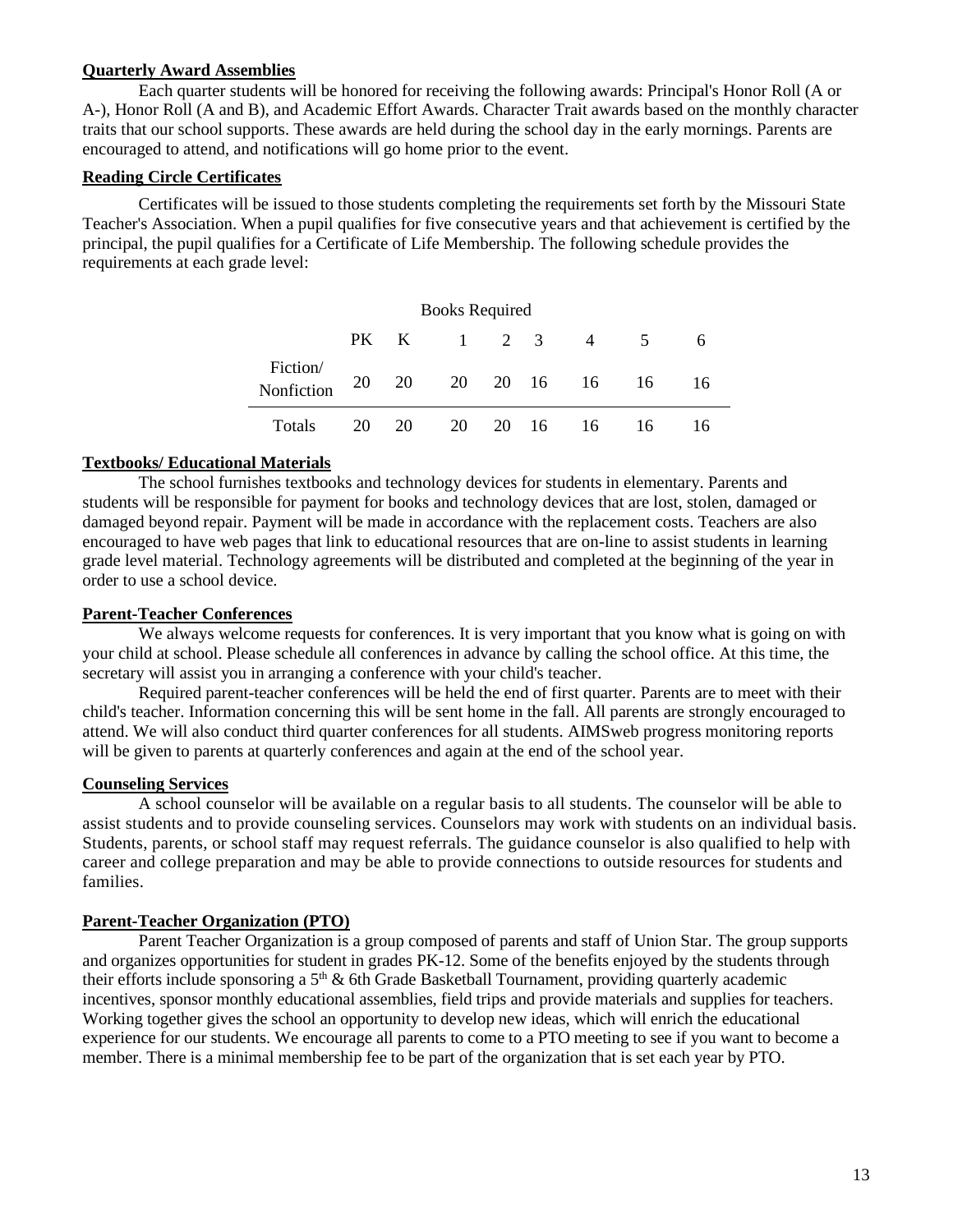#### **Peanut Allergies**

To protect our current student body with food allergies we are asking you to join us in taking step to minimize the student's risk of exposure. A child with a serious peanut allergy does not necessarily have to ingest the peanut product but can suffer a reaction merely by touching a food containing peanut products or the hands of another who has inhaled peanut containing products. A person with nut or peanut allergies could have a mild or severe reaction. An allergic reaction usually happens right away, but some people can have another reaction a few hours after they eat a nut product or peanut product. In the most serious cases, a nut or peanut allergy can cause **anaphylaxis.** Anaphylaxis is a sudden, life-threatening allergic reaction. Therefore, we are implementing the following safety guidelines:

- 1. Please do not send any foods that contain peanuts, peanut butter, or foods manufactured in a facility that makes peanuts to the classroom. Please let the classroom teacher know a few days in advance if you will be bringing birthday snacks so the children with food allergies can make arrangements if necessary. Teachers may distribute room parent and birthing lists as needed to facilitate communication. If there are any questions regarding a snack, please refer to the list of Peanut-Free Snacks or call the school.
- 2. Students may bring these products contacting peanuts, peanut butter or food manufactured at a peanut company in their lunch. If your child does bring his/her lunch they will have a designated table to eat at during lunch. Those with food allergies may have a designated area during lunch as well. Tables are washed between every class and children with specific allergies will be monitored carefully.
- 3. Children who have eaten peanut butter or peanut products for lunch will be asked to wash their hands when lunch is over. If your child eats peanut butter or peanut products at home for breakfast, we would appreciate it if you would please have your child wash their hands with soap and water before coming to school.

#### **Education and Training**

All staff members will be trained on a regular basis for multiple medical emergencies, such as allergic reactions, **CPR,** and seizures. Teachers will also receive Dyslexia training.

#### **School breakfast and lunch program**

A breakfast program will be provided daily. Breakfast will be served from 7:35 to 7:50 a.m. Lunch and breakfast prices are determined annually and will be announced at the beginning of the school year. In order to send the correct amount, feel free to contact the school office for prices. Should your child's breakfast and lunch account balance become a negative \$5.00 your child will be given an alternative meal with milk for lunch and breakfast until the balance is sufficient. Students are to turn in their breakfast/lunch money to their first hour teacher. The students are responsible for placing their money in an envelope with the student's name, Lumen **ID**  number, the amount, the student's grade, and specify that it is for lunch/breakfast. Failure to turn in your lunch money by first hour will result in students with delinquent balances to be served an alternative meal. Exceptions to this policy are only made by administration.

Meal account balance letters are sent home weekly with students. If you would like to eat lunch with your student, please call by 9:00 a.m. or send a note to help the cooks with an accurate count. Should your child have an allergy to nuts, please contact the building principal. Please list this on your child's health form.

Please complete the Free and Reduced Lunch/Breakfast form sent home and return it as soon as possible. We strongly encourage you to apply. This not only benefits the parents but also the school. We receive reimbursements back from the state on all that qualify. This is a confidential process that we take very seriously. We ask that you complete the form sent home and return it as soon as possible. It is important to notify the office immediately if any change in your application occurs.

#### **School Parties**

School parties are limited to Halloween, Christmas, and Valentine's Day. These parties will only be scheduled for the last hour of the day. Party details are arranged by the classroom teachers. Parties that celebrate the child's birthday must be arranged with the classroom teacher. Due to allergy issues, party snacks should be discussed and approved by the classroom teacher's prior the event.

#### **Field Trips**

Field trips may be scheduled to enhance the program of instruction and add to the total education of our students. These trips require much planning and contribute to the achievement of desirable educational goals. The trips are always planned with an educational purpose and reflect each grade's unit objectives.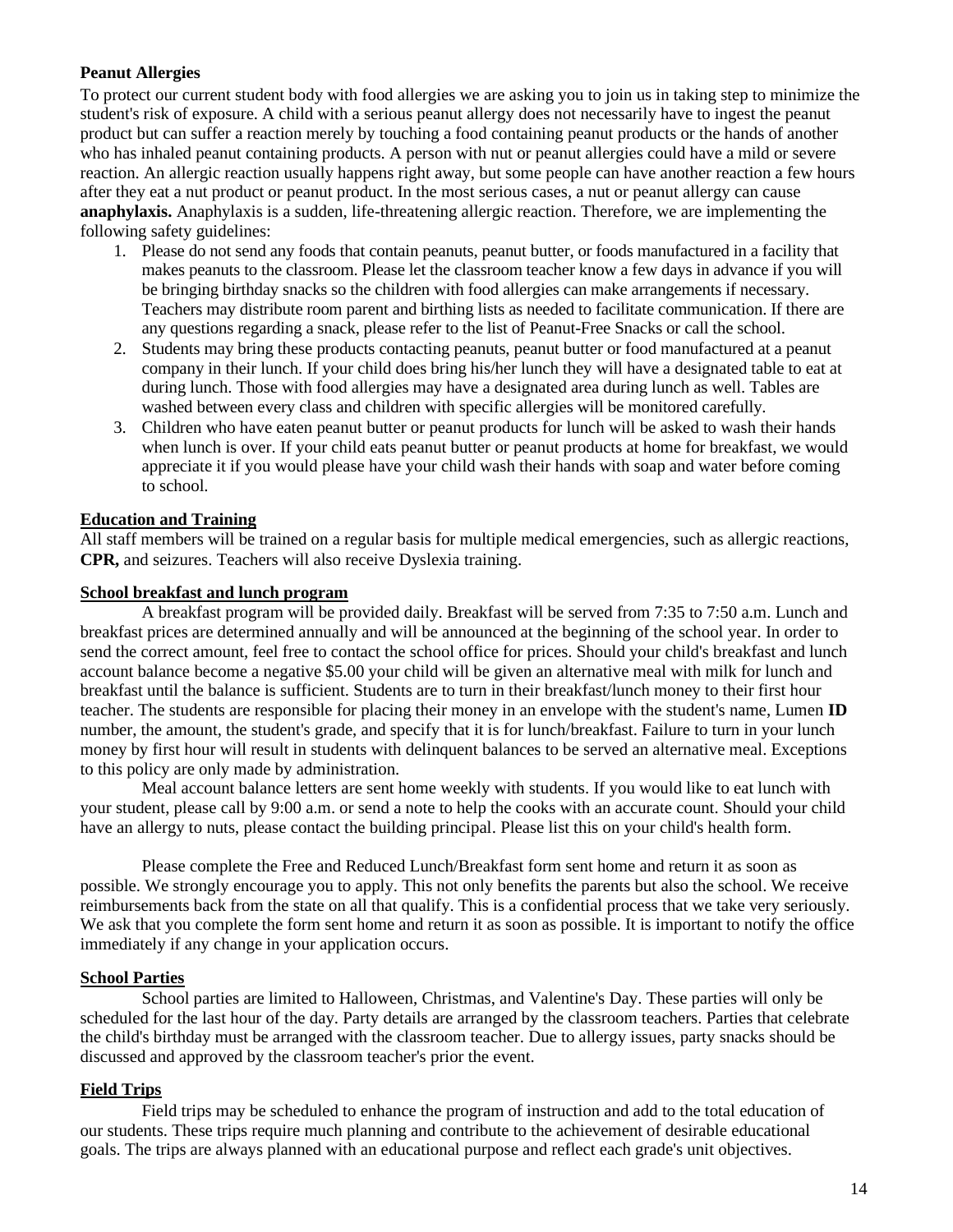Parents of students who are participating in field trips will be notified well in advance of the activity. If your child is not to participate in the activity, notice must be sent to the classroom teacher. The administration and teacher will determine the necessary adult supervision needed on each trip. Parents may be asked to help supervise children when the need arises. Students riding on a bus to a school event must ride the bus back unless a parent or guardian signs them off. Students may be released to ride with persons other than parent or guardian only if prearranged with the principal by a phone call and a note from the parent.

Costs of field trips can be very expensive. Union Star School has limited funds in order to defray some of the costs of such events. Therefore, the students or parents may be asked to pay some or all costs necessary for the field trip to occur. Should costs be a financial hardship, please contact the building principal.

#### **Movies**

Movies are sometimes utilized by teachers to enhance or reinforce something that is being taught in the classroom. There are a few occasions that movies are shown as a reward or part of a classroom celebration. It is our policy that movies are G or PG rated. PG rated movies may be shown without prior parent permission if approved by the administration.

#### **Principal's Parties**

The elementary students get to participate in one principal party during 1st quarter. This party is done to give teachers a few hours of collaborative time to prepare for first quarter parent teacher conferences. Students are supervised by teachers that teach special classes such as art, music, PE, or by PTO volunteers. These parties have included such things as: skating, movies, or free gym.

#### **INTERNET ACCESS CONDITIONS, RULES, AND ACCEPTABLE AGREEMENT**

The Internet is part of the information "superhighway". The Union Star School District believes this computer technology will help propel today's schools into the information age by allowing students and staff to access and use information sources from distant computers, communicate, and share information with individuals or groups of other students and staff and significantly expand their knowledge base. The Internet is a tool for lifelong learning and only begins to open the door to many advanced tools.

Proper and Ethical Use: With this new learning tool students and staff must understand and practice proper and ethical use. All students and staff must receive training regarding procedures, ethics, and security involving the use of the Internet before using the system. Conditions and Rules for Use:

#### 1. Acceptable Use

A.The purpose of Internet is to facilitate communications in support of research and education, by providing access to unique resources and an opportunity for collaborative work. To remain eligible as a user, the use of your access must be in support of and consistent with the educational objectives of the District.

B.Transmission of any material in violation of any United States or state regulation is prohibited. This includes, but is not limited to, copyrighting material, threatening or obscene material, or material protected by trade secret.

C.Use for commercial activities is generally not acceptable. Use for product advertisement or political lobbying is also prohibited.

### 2. Unacceptable Uses

The following uses of the Union Star School Internet access are unacceptable:

1. Any use of Union Star R-2 School computers that is not educational in purpose.

2. Tampering with another person's account or files.

3. Accessing or transmitting material that is threatening, disruptive, obscene, or pornographic.

4. Posting chain letters or engaging in "spamming".

5. Use of the Internet or email to harm or harass others is prohibited. Transmitting harmful matter that could be construed as bullying, harassment, defamation, profanity or disparagement of others based on their race, national origin, sex, sexual orientation, age disability, religion or political beliefs. 6. The use of the Internet or Email to facilitate unethical practices or any activity prohibited by law or district policy.

7. Plagiarism. "Plagiarism" means the taking material created by others and presenting it as your own. 8 Violation and infringement of copyright laws is prohibited.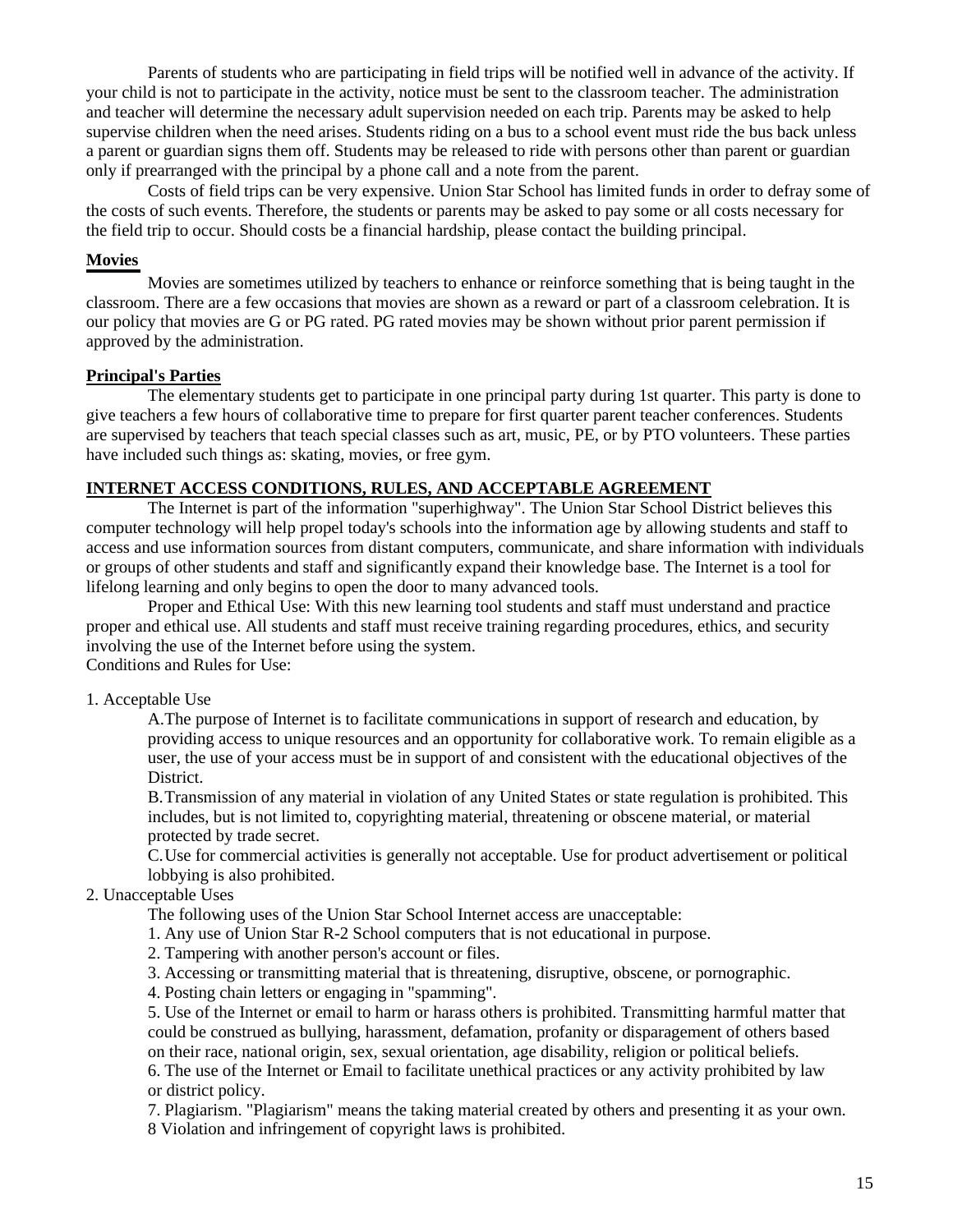9. Using the system for commercial or political use that is unrelated to the district's educational purpose. 10.Posting private or personal information about themselves or another person. The use of chat rooms, blogs, or personal communication networks, such as Facebook, Twitter, etc.

11.Causing damage to any school property by maliciously accessing, altering, deleting, disrupting, damaging, or destroying any computer system, computer network or computer program.

12.Installing or downloading software or other material on a school computer without permission from authorized staff.

#### 3. Privilege

The use of the Internet is a privilege, not a right. Inappropriate use, including any violation of these conditions and rules, may result in cancellation of that privilege. The District may deny, suspend, or close any user account and/or access at any time based upon a determination of inappropriate use by an account holder or user.

#### 4. Monitoring

The District reserves the right to review any material on user accounts and to monitor fileserver space in order to make determinations on whether specific uses of the network are inappropriate. In reviewing and monitoring user accounts and fileserver space, the District shall respect the privacy of user accounts.

#### 5. Network Etiquette

All users are expected to abide by the generally accepted rules of network etiquette. These include, but are not limited to, the following:

A. Be polite. Do not get abusive in your messages to others.

B. Use appropriate language. Do not swear, use vulgarities, or any other inappropriate language. Do not engage in activities, which are prohibited under state or federal law.

C. Do not reveal your personal address or phone numbers of students or colleagues.

D. Note that electronic mail is not guaranteed to be private. People who operate the system do have access to all mail. Messages relating to or in support of illegal activities may be reported to the authorities and may result in the loss of user privileges.

E. Do not use the network in such a way that you would disrupt the use of the network by other users.

F. All communications and information accessible via the network should be assumed to be private property.

## 6. No Warranties

The District makes no warranties of any kind, whether expressed or implied, for the service it is providing. The District will not be responsible for any damages a user suffers. This includes loss of data resulting from delays, no-deliveries, miss-deliveries, or service interruptions caused by the District or the District's negligence or by the user's errors or omissions. Use of any information obtained via the Internet is at the user's own risk. The District specifically denies any responsibility for the accuracy or quality of information obtained through its services. All users need to consider the source of any information they obtain and consider how valid that information may be.

#### 7. Security

A. Security on any computer system is a high priority, especially when the system involves many users.

Users must never allow others to use their password. Users should also protect their password to ensure system security and their own privilege and ability to continue use of the system.

B. If you feel you can identify a security problem with the Internet, you must notify a

system administrator. Do not demonstrate the problem to other users.

C. Do not use another individual's account.

D. Attempts to log on the Internet as a system administrator may result in cancellation of user privileges.

E. Any user identified as a security risk for having a history of problems with other computer

systems may be denied access to the Internet by the District.

#### 8. Vandalism and Harassment

A. Vandalism and harassment will result in cancellation of user privileges.

B. Vandalism is defined as any malicious attempt to harm, modify, and/or destroy data of another user, Internet, or other networks that are connected to the Internet backbone. This includes, but is not limited to, the uploading or creating of computer viruses.

C. Harassment is defined as the persistent annoyance of another user, or the interference of another user's work. Harassment includes, but is not limited to, the sending of unwanted mail.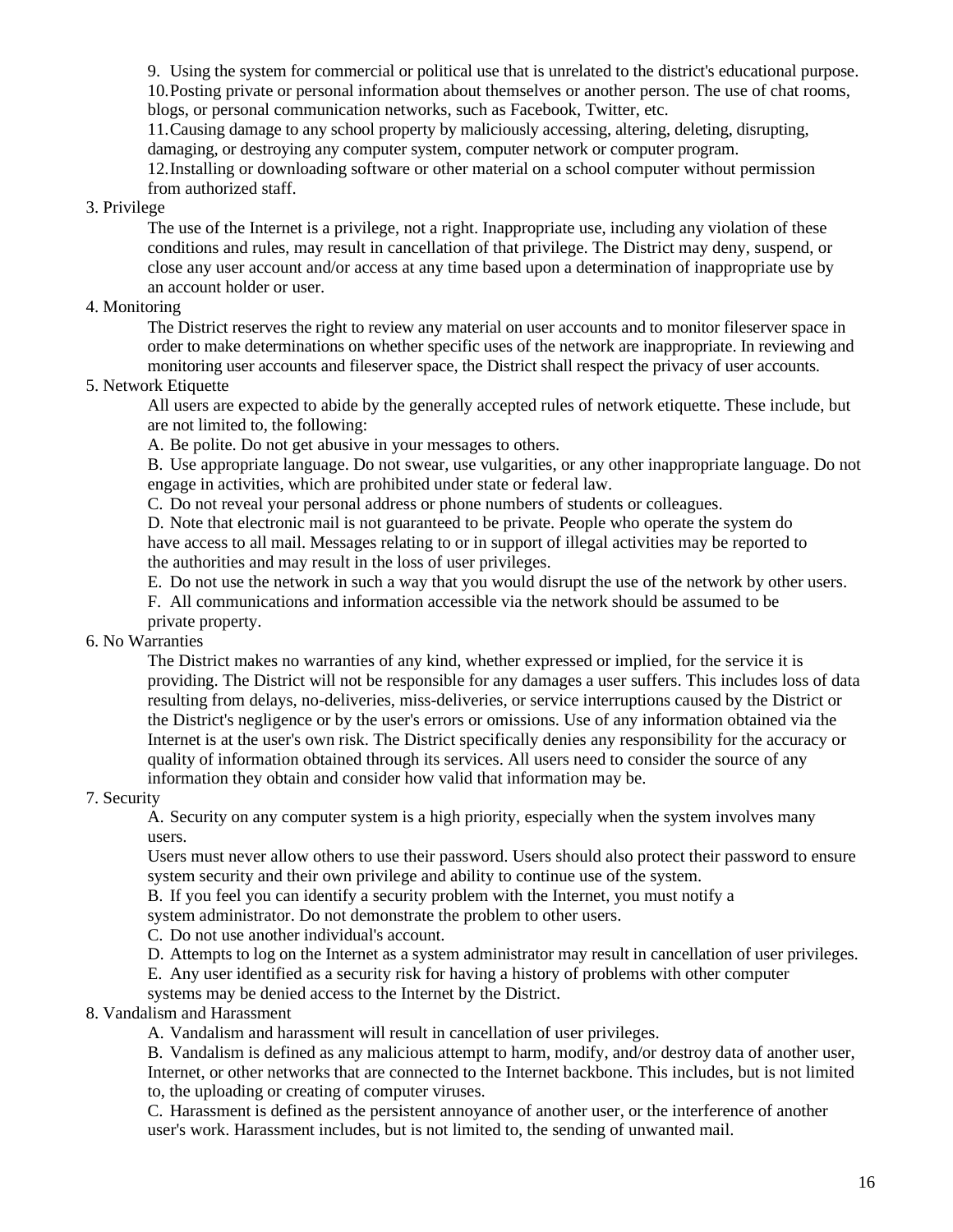#### 9. Procedures for Use

A. Student users must always get permission from their instructors before using the network or accessing any specific file or application. FOLLOW ORAL and WRITTEN CLASSROOM INSTRUCTIONS. B. All users have the same right to use the equipment. Therefore, users shall not play games or use the computer resources for other non-academic activities when other users require the system for academic purposes. In addition, users shall not waste, nor take supplies, such as paper, printer ribbons, and diskettes, that are provided by the District.

10. Encounter of Controversial Material

Users may encounter material which is controversial and which users, parents, teachers, or administrators may consider inappropriate or offensive. However, on a global network it is impossible to effectively control the content of data and an industrious user may discover controversial material. It is the user's responsibility to not initiate access to such material. Any decision by the District to restrict access to Internet material shall not be deemed to impose any duty on the District to regulate the content of material on the Internet.

11. Penalties for Improper Use

A. Any user violating these rules, applicable state, and federal laws, or posted classroom and district rules are subject to loss of network privileges and any other District disciplinary options. B. In addition, pursuant to Missouri law, any unauthorized access, attempted access, or use of any state computing and/or network system is a violation and subject to criminal prosecution.



#### **PBIS (POSITIVE BEHAVIOR INTERVENTIONS AND SUPPORT)**

Positive Behavior Interventions and Support (PBIS) is the bases for our district wide disciplinary model. PBIS focused on teaching students the social skills and positive behaviors expected in various locations/activities in our building. Students are explicitly taught the positive expectations of what it means to be Respectful, Responsible, and Safe in these locations. Students have an opportunity to earn STARRS Bucks for exhibiting these positive behaviors. Students who earn STARRS Bucks get an opportunity to spend them at the STARRS Store for items or privileges. Students in junior high and high school have the opportunity to become a STARRS Ambassador. These students are role models that act and show that they are Respectful, Responsible, and Safe. Ambassadors help out with passing out STARRS Bucks along with helping at the STARRS Store.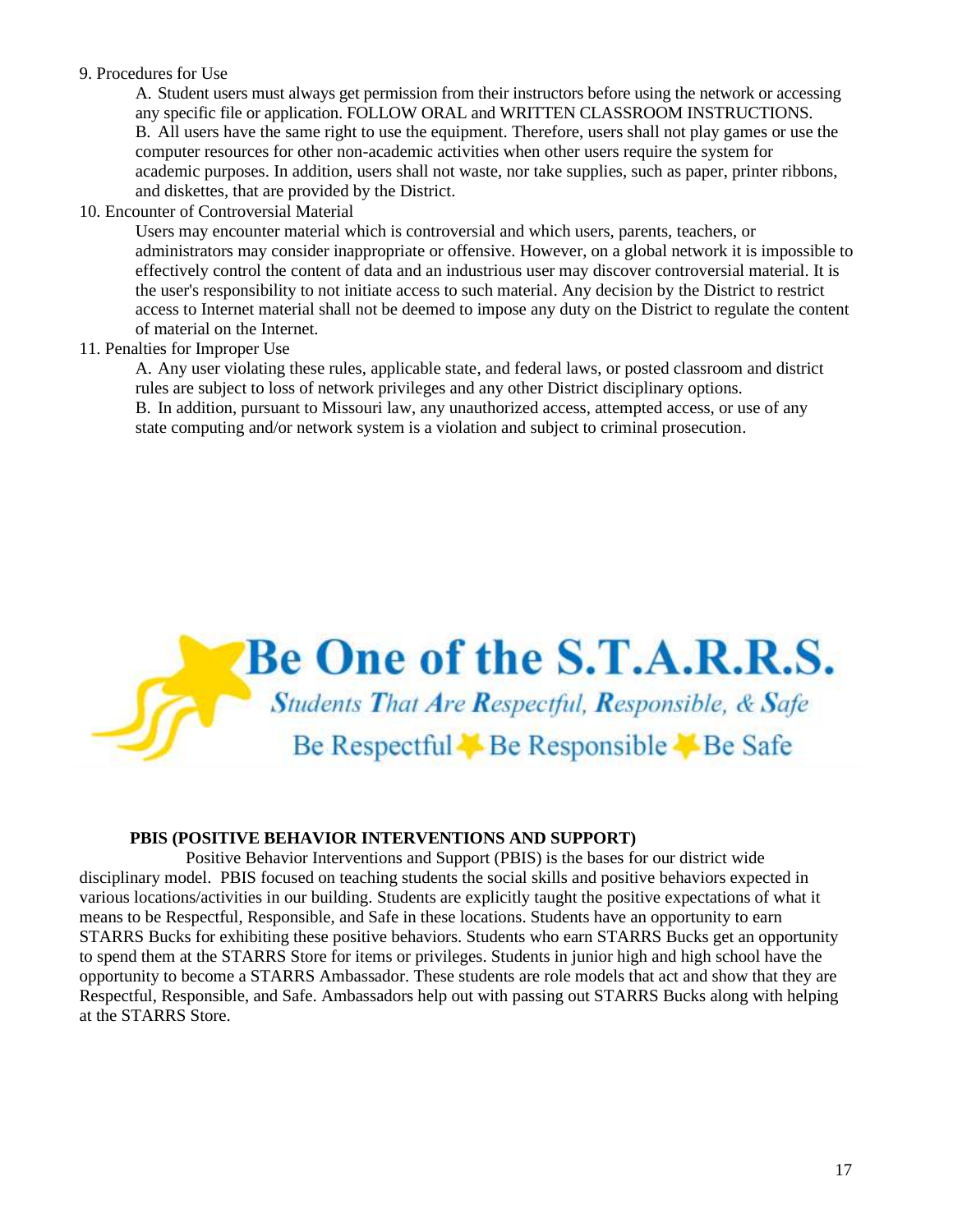## **Union Star** *Positive* **Behavior Expectations**

|                       | <b>All Settings</b>                                                                                                                                                                      | <b>Classroom</b>                                                                                                                                                   | Hallways                                                                                                                                                                                                              | Cafeteria                                                                                                                      | <b>Restroom</b>                                                         | <b>Recreation</b><br>Areas<br>Recess/Playground/<br>Gym                                | <b>School Events</b><br>Assemblies.<br>Programs, Games                                                                                                                                                   | <b>Bus</b>                                                                                                                                                                                   |
|-----------------------|------------------------------------------------------------------------------------------------------------------------------------------------------------------------------------------|--------------------------------------------------------------------------------------------------------------------------------------------------------------------|-----------------------------------------------------------------------------------------------------------------------------------------------------------------------------------------------------------------------|--------------------------------------------------------------------------------------------------------------------------------|-------------------------------------------------------------------------|----------------------------------------------------------------------------------------|----------------------------------------------------------------------------------------------------------------------------------------------------------------------------------------------------------|----------------------------------------------------------------------------------------------------------------------------------------------------------------------------------------------|
| <b>Be Respectful</b>  | Be kind to others,<br>their spaces and<br>their property<br>Keep your voice<br>at appropriate<br>level<br>Be positive when<br>responding to<br>others<br>Take care of<br>school property | Keep on task<br>Listen carefully<br>while others are<br>speaking<br>Allow others to<br>listen and learn<br>Raise your hand<br>to be<br>acknowledged<br>Be tolerant | Voice Level: 2<br>Return to<br>classroom directly<br>and quietly<br>Stay in your<br>personal space                                                                                                                    | Voice Level: 2<br>Take turns at trash<br>can<br>Face forward and pay<br>attention in line<br>Clean your area<br>Speak politely | Voice Level: 2<br>Respect privacy<br>of self and<br>others              | Share equipment<br>Enter and exit<br>quietly<br>Line up on first<br>request            | Voice Level: 2<br>(unless otherwise<br>directed)<br>Display appropriate<br>behavior<br>Stand for the pledge<br>and national anthem<br>Display good<br>sportsmanship and<br>citizenship<br>Speak politely | Voice Level: 2<br>Follow driver's<br>instructions<br>Speak politely<br>Sit in assigned seat                                                                                                  |
| <b>Be Responsible</b> | Take ownership<br>of your own<br>actions<br>Be prepared and<br>on time<br>Follow directions<br>Keep your school<br>neat and clean<br>Be helpful<br>Fulfill your<br>responsibilities      | Return items to<br>proper place<br>Be prompt                                                                                                                       | Go directly to<br>where you are to<br>be<br>Stay to the right<br>on stairs<br>Arrive at<br>destination on<br>time<br>Take care of your<br>need directly and<br>quietly and then<br>go directly to your<br>destination | Use time wisely<br>Use proper tray<br>procedures<br>Clearly state your<br>lunch number<br>Two hands on tray<br>while walking   | Be quick<br>Flush after use<br>Place trash in<br>wastebaskets           | Use equipment as<br>intended<br>If you take it, put it<br>back                         | Be where you<br>belong<br>Display positive<br>price<br>Be a good and<br>helpful host<br>Make prior<br>arrangements for<br>transportation<br>Keep track of all<br>belongings                              | Keep track of your<br>belongings<br>Only water                                                                                                                                               |
| Be Safe               | <b>KAHFAOOTY</b><br>Follow emergency<br>procedures<br>Stay in supervised<br>areas<br>Go directly to<br>your destination                                                                  | Follow classroom<br>riles and<br>procedures<br>Use all classroom<br>items properly                                                                                 | Walk<br>Take steps on<br>stairs one at a<br>time                                                                                                                                                                      | Eat your own food<br>Wash hands after<br>eating<br>Report spills and<br>other problems<br>Food stays in the<br>cafeteria       | Wash hands<br>with soap and<br>water<br>Report incidents<br>immediately | Stay in approved<br>area<br>Leave nature in its<br>place<br>Stay away from the<br>road | Stay with your<br>sponsor, parent, or<br>group<br>Walk on bleacher<br>stairways and planks<br>Report any spills or<br>accidents to the<br>person on duty/staff                                           | Report accidents<br>immediately<br>Stay seated and<br>face forward<br>Keep aisles clear<br>Keep all objects<br>inside the bus<br>Enter and exit<br>orderly<br>Follow emergency<br>procedures |

Voice Levels:  $1 = No$  Talking  $2 = Whispering$   $3 = Speaking$  Voice  $4 = Team/Group$  Voice  $5 = Outdoor$  Voice KAHFAOOTY: Keep All Hands Feet **And Other Objects To Yourself**

#### **CPI CRISIS PREVENTION INTERVENTION**

CPI is a nonviolent crisis intervention program to provide for the care, welfare, safety, and security of everyone during a crisis situation. A support team of teachers and staff have been trained in techniques to resolve and intervene during potentially violent situations with minimal anxiety and maximum security. Physical restraint techniques, which have been taught and practiced, could be utilized for the safety of individuals and others.

#### **DETENTION**

Students may be assigned time after school or during the day as a consequence of an infraction or discipline code violation.

#### **IN-SCHOOL SUSPENSION**

Students assigned to in-school suspension will complete required work and will receive credit for it. Inschool suspension may be used at the principal's discretion if appropriate for the infraction. These will be served during the school day with adult supervision. Students will be removed from their peers and may lose privileges such as assemblies or recess. Written notice will be sent home from the principal concerning this action.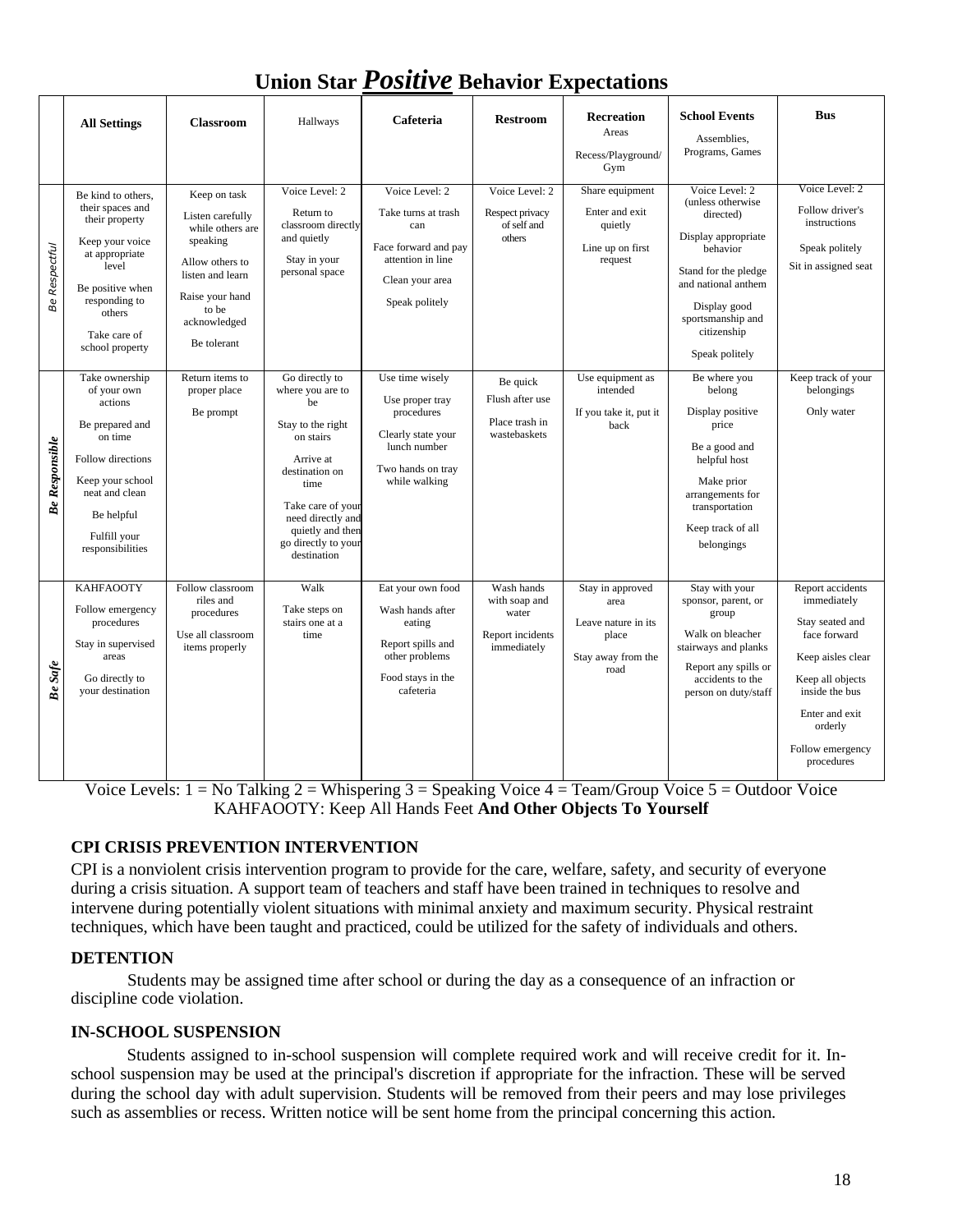#### **OUT-OF-SCHOOL SUSPENSION**

The student may do the work but will receive no credit for the work that was scheduled during the time missed due to the suspension. Written notice will be sent home from the principal concerning this action.

#### **SATURDAY SCHOOL**

Saturday School may be assigned as an alternative to in-school suspension. This will be assigned at the discretion of the principal. Students are responsible for completing regular class assignments and may be given other work. Saturday School times will be scheduled by the principal.

#### **STUDENT DISCIPLINE**

The Student Code of Conduct is designed to foster student responsibility, respect for the rights of others, and to ensure the orderly operation of district schools. No code can be expected to list each and every offense or policy infraction that may result in the use of disciplinary action. However, it is the purpose of this code to list certain offenses which, if committed by a student, will result in the imposition of a certain disciplinary action. Any conduct not included herein, or an aggravated circumstance of any offense or an action involving a combination of offenses may result in disciplinary consequences that extend beyond this code of conduct as determined by the principal, superintendent and/or Board of Education.

**1. Abusive Language/Inappropriate Language/Profanity —** Student delivers verbal messages that include swearing, name calling, or use of words in an inappropriate way.

**First Offense:**

Principal/Student conference, detention, in-school suspension, or 1-10 day's out-of-school suspension.

**Subsequent Offense:**

In-school suspension, 1-180 days out-of-school suspension, or expulsion and possible documentation in student's discipline record\*.

**2. Alcohol:** Possession of or presence under the influence of alcohol, regardless of whether the

student is on school premises.

**First Offense:** 11-180 days out-of-school suspension, notification to law enforcement officials and documentation in student's discipline record\*.

**Subsequent Offense:** Expulsion, notification to law enforcement officials and documentation

in student's discipline record\*.

**3. Arson** — Intentionally causing or attempting to cause a fire or explosion. **First Offense: 11-180** days out-of-school suspension or expulsion notification to law enforcement officials, and documentation in student's discipline record. **Subsequent Offense:** Expulsion, notification to law enforcement officials, documentation in

student's discipline record.

**4. Bus Misconduct--Any** offense committed by a student on a district-owned or contracted bus

shall be punished in the same manner as if the offense had been committed at the student's assigned school. In addition, bus-riding privileges may be suspended or revoked.

**5.** Bullying— The District is committed to maintaining a safe learning and working environment free of any form of bullying or intimidation by students toward District personnel or students on school grounds, or school time, at a school-sponsored activity or in a school-related context. Bullying is intimidation, unwanted aggressive behavior, or harassment that is repetitive or is substantially likely to be repeated and causes a reasonable student to fear for his or her physical safety or property; or substantially interferes with the educational performance, opportunities, or benefits of any student without exception; or substantially disrupts the orderly operation of the school. Bullying may consist of physical actions, including gestures, or oral, cyberbullying, electronic, or written communication any threat of retaliation for reporting of such acts. Bullying of students is prohibited on school property, at any school function, or on a school bus.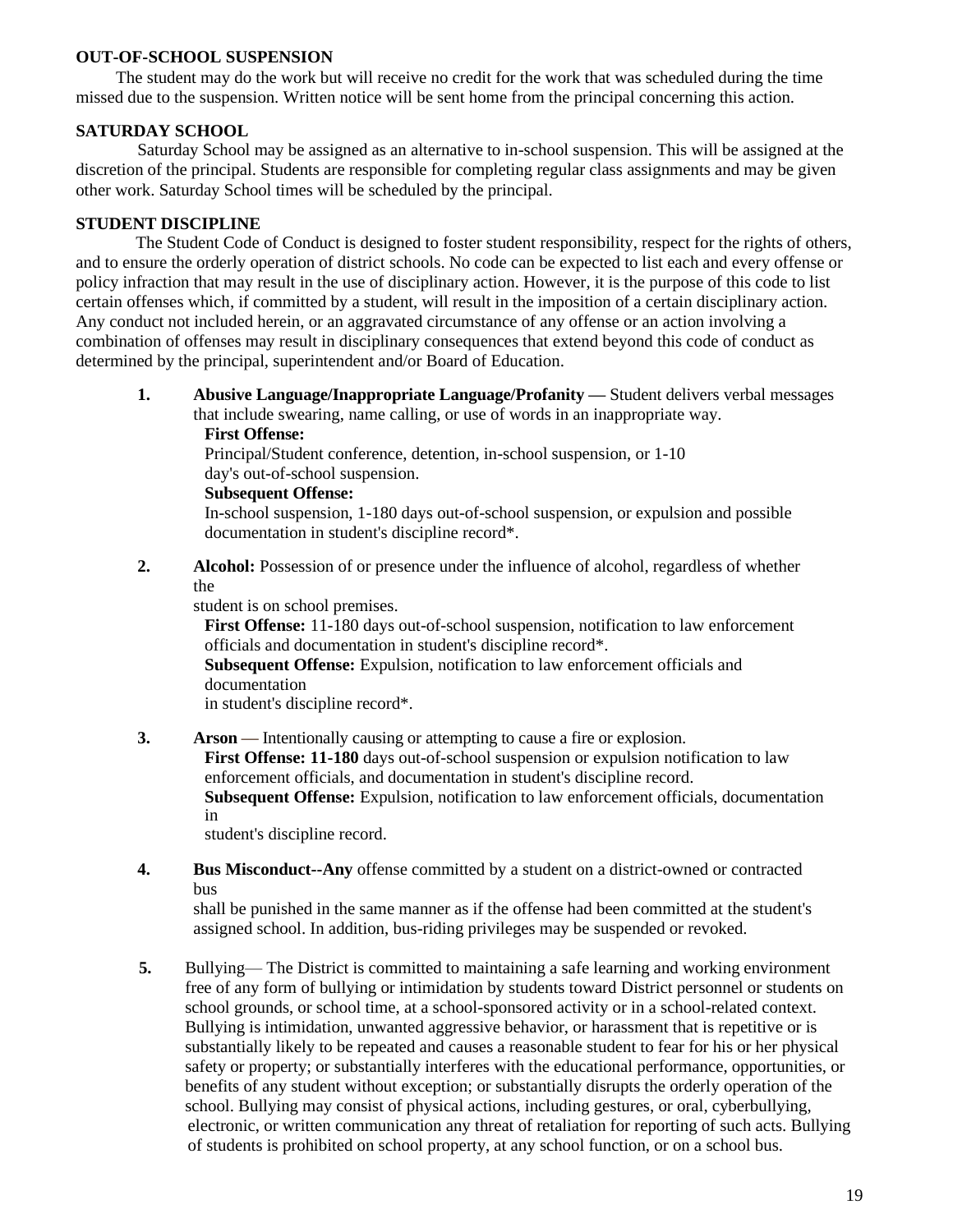"Cyberbullying" means bullying through the transmission of communication including, but not limited to, a message, text, sound, or image by means of an electronic device including, but not limited to, a telephone, wireless telephone, or other wireless communication device, computer, or pager. Bullying, as defined in this policy, is strictly prohibited. Students are encouraged to report any incident of bullying which they have witnessed or incurred, by contacting their building principal.

District employees are required to report any instance of bullying of which the employee has witnessed within two (2) school days of the occurrence. Employees shall report the occurrence to the building principal, who is the person the District designates to receive reports of incidents of bullying. A principal who receives a report of an incident of bullying shall initiate an investigation into the allegations within two (2) school days of receipt of the report. The principal may assign other employees to assist in the investigation, or request that the superintendent assign an outside investigator. The investigation shall be completed within ten school days from the date of the written report of bullying unless good cause exists to extend the investigation. No employee or student who reports an act of bullying shall be subject to reprisal or retaliation for making such a report. Any person who engages in reprisal or retaliation against an employee or student who reports an act of bullying shall be subject to disciplinary action. Students who are found to have violated this policy will be subject to consequences depending on factors such as: age of student(s), degree of harm, severity of behavior, number of incidences, etc. The District shall give annual notice of the policy to students, parents or guardians, and staff through its inclusion in all student handbooks. This policy is posted on the District's web page, [www.usr2.com](http://www.usr2.com/) and a copy is in the District Administrative Office. The District provides information and appropriate training to District staff who have significant contact with students regarding the policy. All staff with significant student contact is trained on the requirements of this policy on an annual basis. The District provides education and information to students regarding bullying, including information regarding this policy prohibiting bullying, the harmful effects of bullying, and other applicable initiatives to address bullying, including student peer-to-peer initiatives to provide accountability and policy enforcement for those found to have engaged in bullying, reprisal, or retaliation against any person who reports an act of bullying. The District shall instruct its school counselors, school social workers, licensed social workers, mental health professionals, and school psychologists to educate students who are victims of bullying on techniques for students to overcome bullying's negative effects. Such techniques include but are not limited to, cultivating the student's self-worth and selfesteem; teaching the student to defend himself or herself assertively and effectively; helping the student develop social skills or encouraging the student to develop an internal locus of control. District administrators will implement programs and other initiatives to address bullying, to respond to such conduct in a manner that does not stigmatize the victim, and to make resources or referrals available to victims of bullying. **See Board Policy PF 2655 for additional information on this topic.**

**Bullying — The delivery** of direct or technology-based messages that involve intimidation, **teasing, taunting, threats,** or name-calling.

#### **First Offense:**

Principal/Student conference, parental notification, and referral to school counselor for intervention, in-school suspension, or 1-30 days out-of-school suspension.

#### **Subsequent Offenses:**

In-school suspension or 1-180 days out-of-school suspension, or expulsion, and documentation in student's discipline record.

**6. Cheating -** Student delivers message that is untrue, uses other students work as their own and/or deliberately violates rules.

#### **First Offense:**

Student will receive a zero for the assignment, exam, or project and a one-hour detention. **Second Offense:**

Student will fail the course and will also be assigned ISS for 2 days. **Third Offense:** Student's status will be reviewed by the administration.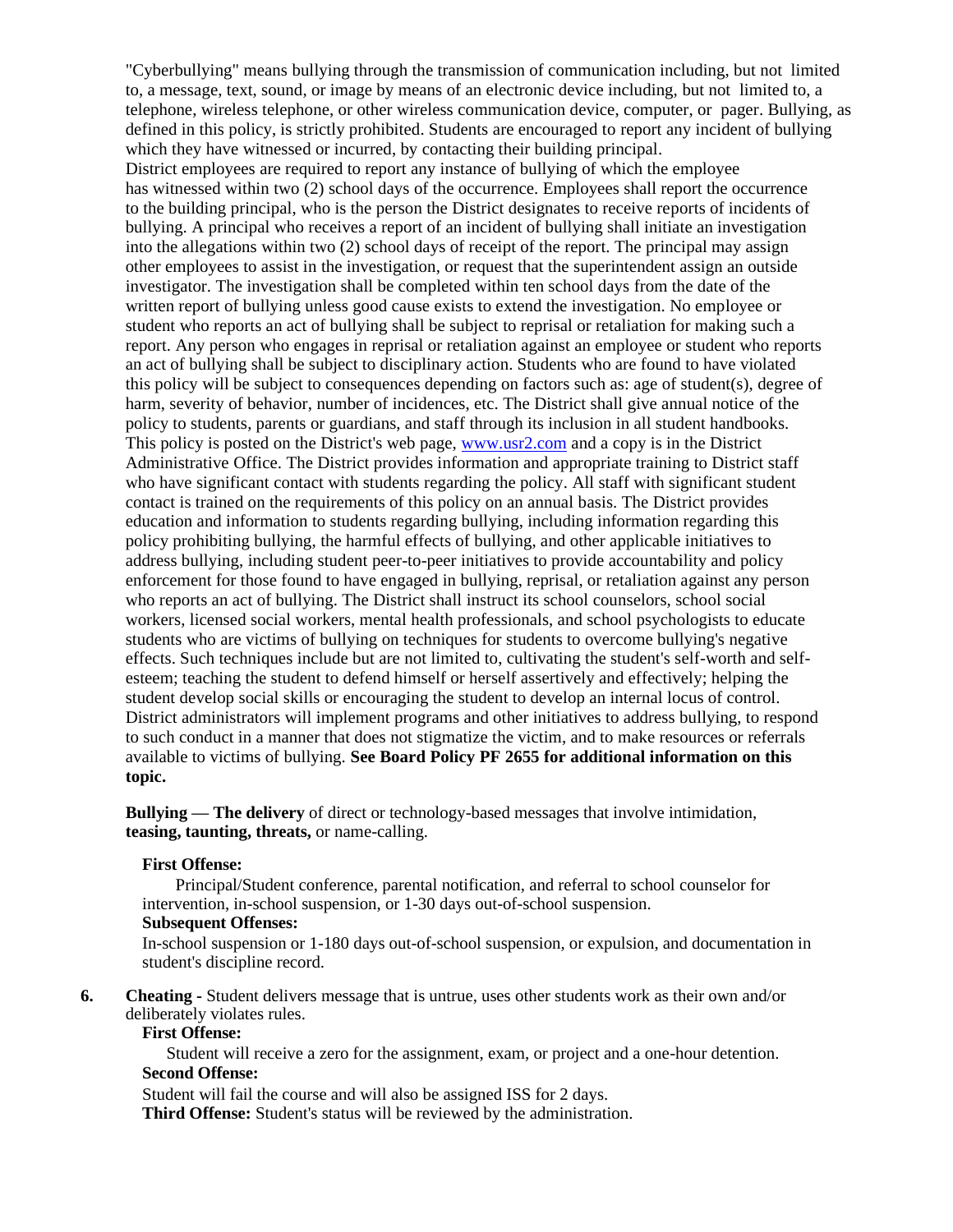**7. Defiance/Insubordination/Non-Compliance —** Student engages in refusal to follow directions or talks back.

### **First Offense:**

Principal/Student conference, detention, in-school suspension, or 1-10 day's out-of-school suspension. **Subsequent Offense:**

In-school suspension, 1-180 days out-of-school suspension, or expulsion and possible documentation in student's discipline record\*.

**8. Disruptive or Demeaning Language or Conduct --** Use of hate language to demean other persons due to the race, gender, disability, natural origin, or religious beliefs. This provision also includes conduct, verbal, written, or symbolic speech which materially and substantially disrupts class, school activities, transportation, or school functions.

#### **First Offense:**

Detention, In-school suspension, or 1-10 days out-of-school suspension.

#### **Subsequent Offense:**

In-school suspension or 1-180 days out-of-school suspension, or expulsion, and documentation in student's discipline record\*.

**9. Disrespect -** Student delivers socially rude or dismissive verbal, written or symbolic messages to adults or students.

#### **First Offense:**

Principal/Student conference, detention, in-school suspension, or 1-10 days out of-school suspension.

#### **Subsequent Offense:**

In-school suspension, 1-180 days out-of-school suspension, or expulsion, and possible documentation in student's discipline record\*.

**10. Disruption/Inappropriate Conduct:** Student engages in behavior causing an interruption in a class or activity. Disruption includes sustained loud talk, yelling, or screaming; noise with materials; horseplay or roughhousing; and/or sustained out-of-seat behavior, or any other behavior inappropriate for the location.

#### **First Offense:**

Principal/Student conference, detention, in-school suspension, or 1-10 days out of-school suspension.

#### **Subsequent Offense:**

In-school suspension, 1-180 days out-of-school suspension, or expulsion, and possible documentation in student's discipline record\*.

#### **11. Drugs/Controlled Substance:**

a. Possession or presence under the influence of a controlled substance or substance represented to be a controlled substance while at school, on the school playground, on the school parking lot, a school bus or at a school activity whether on or off school property. This may include drug related paraphernalia or any vaping devices or products.

#### **First Offense:**

11-180 days out-of-school suspension, notification to law enforcement officials and documentation in student's discipline record\*.

#### **Subsequent Offense:**

Expulsion, notification to law enforcement officials and documentation in student's discipline record\*.

Sale, purchase or distribution of any prescription drug, alcohol, narcotic substance, counterfeit drugs and/or drug-related paraphernalia.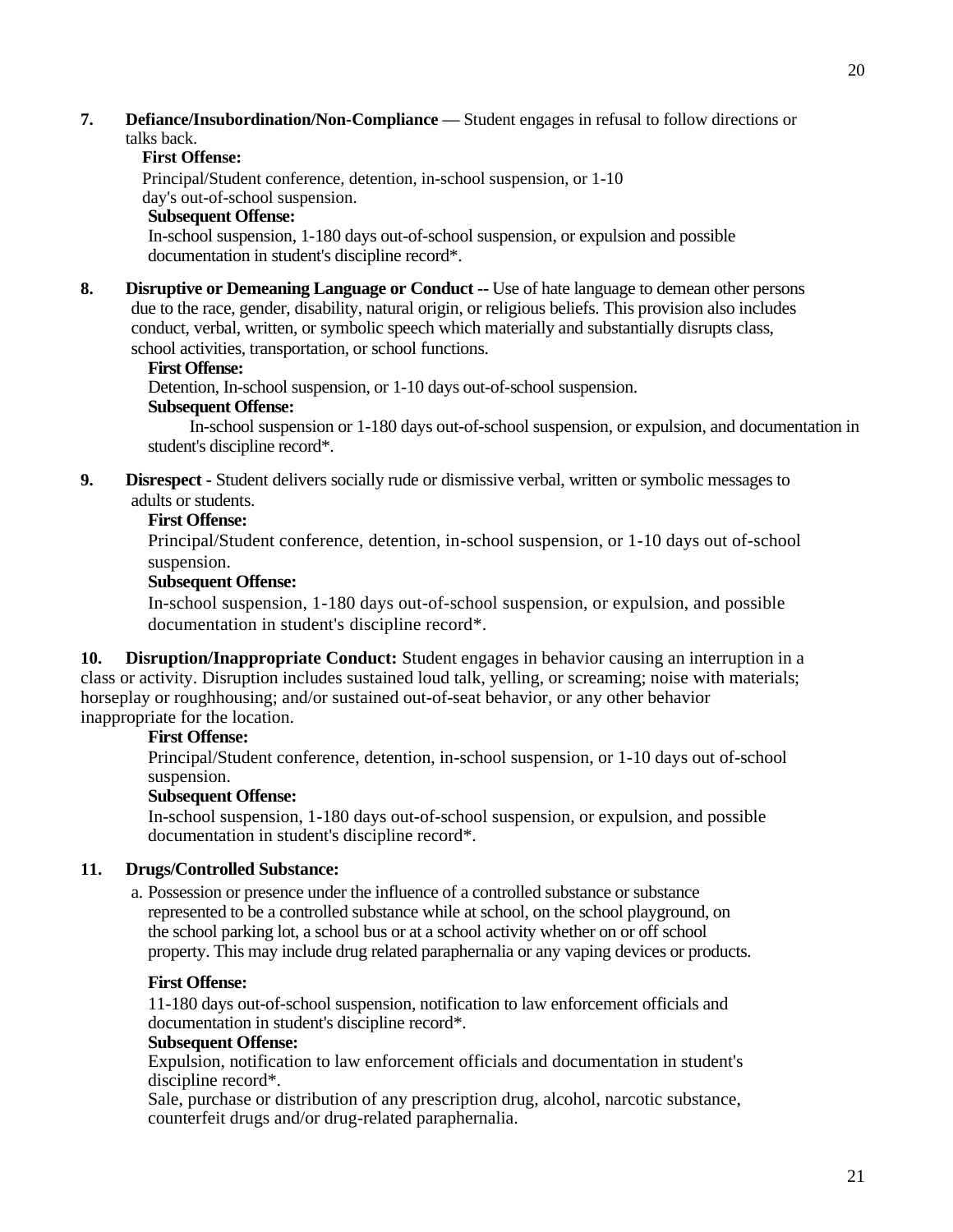#### **First Offense:**

Expulsion, notification to law enforcement officials, and Documentation in student's discipline record\*.

**12. Electronic Devices/Cell Phones/Pagers-** Use of MP3 players, cell phones, and other media equipment is prohibited in the building during school hours. In addition, cell phones are not to be used while participating in an off-campus, school-sponsored, instructional activity. Use of these items during school hours will result in disciplinary action, and the items will be held in the office.

#### **First Offense:**

The student shall receive a warning and the device shall be given to the principal. Student can pick it up at the end of the school day.

**Second Offense:** One-day ISS & parents must pick up the phone.

**Third & Repeated Offenses:** 1 Day of OSS & possible confiscation of phone.

**13.** Extortion--Threatening or intimidating any student for the purpose of obtaining money or anything of value.

#### **First Offense:**

Principal/Student conference, in-school suspension, or 1-10 days out of school suspension. **Subsequent Offense:**

In-school suspension, 1-180 days out-of-school suspension, expulsion, and/or possible documentation in student's discipline record\*.

**14. False** Alarms-Tampering with emergency equipment, setting off false alarms, making false reports. **First Offense:**

Principal/Student conference, in-school suspension, or 1-10 days out-of-school suspension. **Subsequent Offense:**

In-school suspension, 1-180 days out-of-school suspension, or expulsion and possible documentation in student's discipline record\*.

**15. Fighting -** Student is involved in mutual participation in an incident involving verbal or physical violence.

#### **First Offense:**

1-180 days out-of-school suspension and possible documentation in student's discipline record\*. **Subsequent Offense:**

1-180 days out-of-school suspension, or expulsion and possible documentation in student's discipline record\*.

#### **16. Harassment** (see Board policy PRF 2130 and PRF 4810)—

a. The delivery of disrespectful messages in any format related to gender, ethnicity, sex, race, religion, disability, physical features, or other protected class. Use of verbal, written, or symbolic language that is sexually harassing.

#### **First Offense:**

Principal/Student conference, detention, in-school suspension, 1-180 day's out-of-school suspension, or expulsion and possible documentation in student's discipline record\*.

#### **Subsequent Offense:**

In-school suspension, 1-180 days out-of-school suspension, or expulsion and possible documentation in student's discipline record\*.

b. Physical contact that is sexually harassing.

#### **First Offense:**

In-school suspension, 1-180 days out-of-school suspension, or expulsion and documentation in student's discipline record\*.

#### **Subsequent Offense:**

**11-180** days out-of-school suspension or expulsion, notification to law enforcement officials and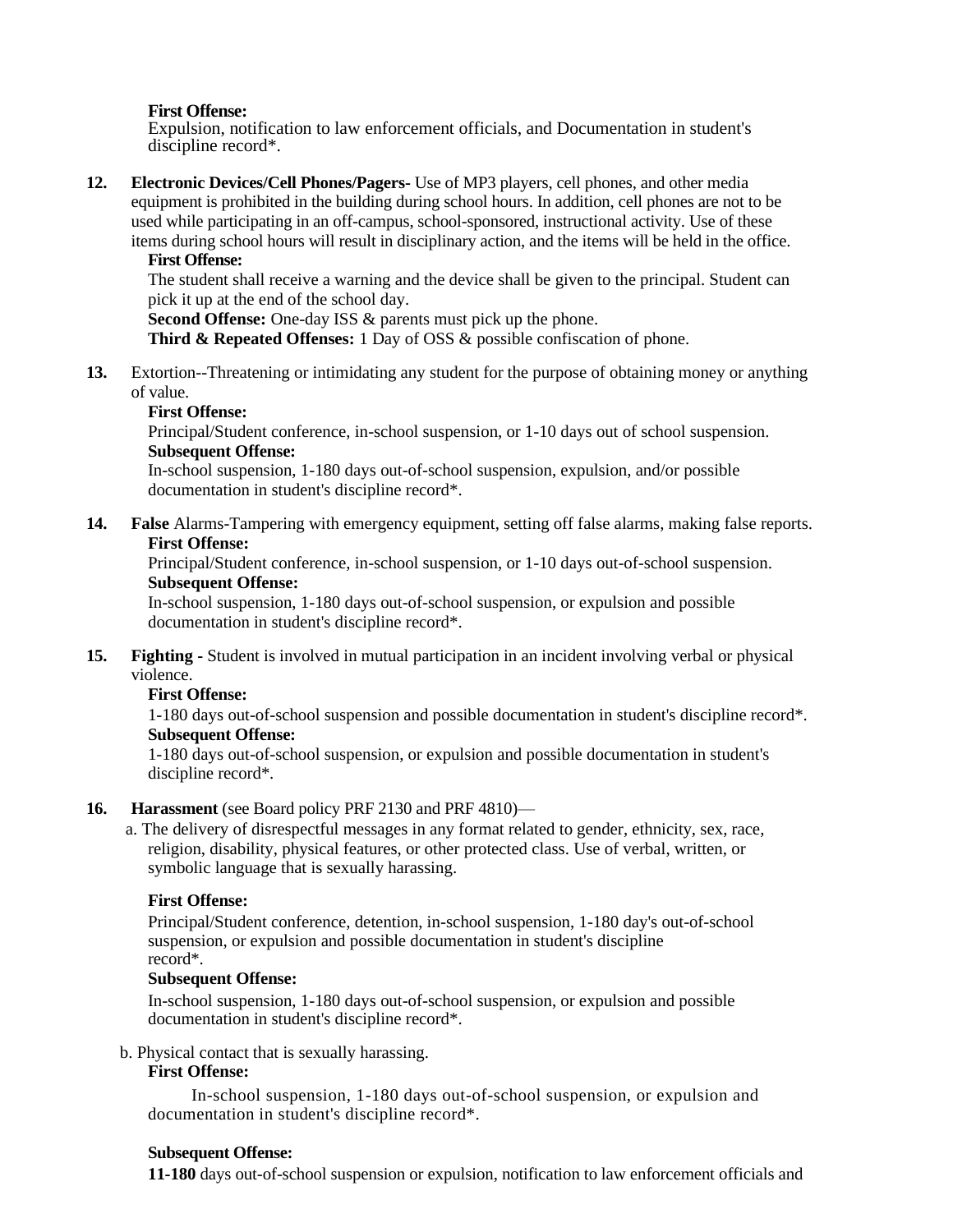**17.** Theft—Theft, attempted theft, or willful possession of stolen property.

#### **First Offense:**

In-school suspension or 1-180 days out-of-school suspension, possible notification to law enforcement officials and possible documentation in student's discipline record\*. **Subsequent Offense:**

#### 11-180 days out-of-school suspension or expulsion, notification to law enforcement officials and documentation in student's discipline record.

**5. Inappropriate Conduct-** Any behavior that is inappropriate or not suitable for a particular occasion. This may include lying.

#### **First Offense:**

Principal/Student conference, detention, in-school suspension, or 1-10 days out of-school suspension.

#### **Subsequent Offense:**

In-school suspension, 1-180 days out-of-school suspension, or expulsion, and possible documentation in student's discipline record\*.

**6. Inappropriate Location/Out of Bounds Area —** Student is in an area that is outside of school boundaries or off limits to students during specific days/times.

#### **First Offense:**

Principal/Student conference, detention, in-school suspension, or 1-10 days out of-school suspension.

#### **Subsequent Offense:**

In-school suspension, 1-180 days out-of-school suspension, or expulsion, and possible documentation in student's discipline record\*.

**7. Inappropriate Sexual Conduct:** Physical touching of another student in the area of the breasts, buttocks, or genitals. Use of sexually intimidating language, objects, or pictures. Indecent exposure.

#### **First Offense:**

Principal/Student conference, detention, in-school suspension, or 1-180 days out-of-school s suspension and possible documentation in student's discipline record\*.

#### **Subsequent Offense:**

In-school suspension, 1-180 days out-of-school suspension, or expulsion and possible documentation in student's discipline record\*.

**8. Inciting a Fight —** Inciting other students to act with physical violence upon any other person. Students present at a fight will be disciplined accordingly.

#### **First Offense:**

Principal/Student conference contact juvenile authorities, in-school suspension. **Subsequent Offense:**

In-school suspension, 1-180 days out-of-school suspension, or expulsion and possible documentation in student's discipline record\*.

#### **9. Internet & Computer Misuse**

**First offense:** Accessing pornographic material: internet access revoked for the year, 1-day ISS and parents notified.

#### **Subsequent offense:** 3 days OSS.

**First offense:** Downloading music, games, Snap Chat, etc., without permission: Internet access revoked for a semester (4 months).

**Subsequent offenses:** Internet access revoked for the year & 1 Day of ISS.

**10. Physical Aggression —** Student engages in actions involving serious physical contact where injury may occur (hitting, punching, hitting with an object, kicking, hair pulling, scratching, etc.). **Assault** of a **Student, Staff Member or Visitor -** Use of physical force on a student, staff or visitor with the intent to do bodily harm.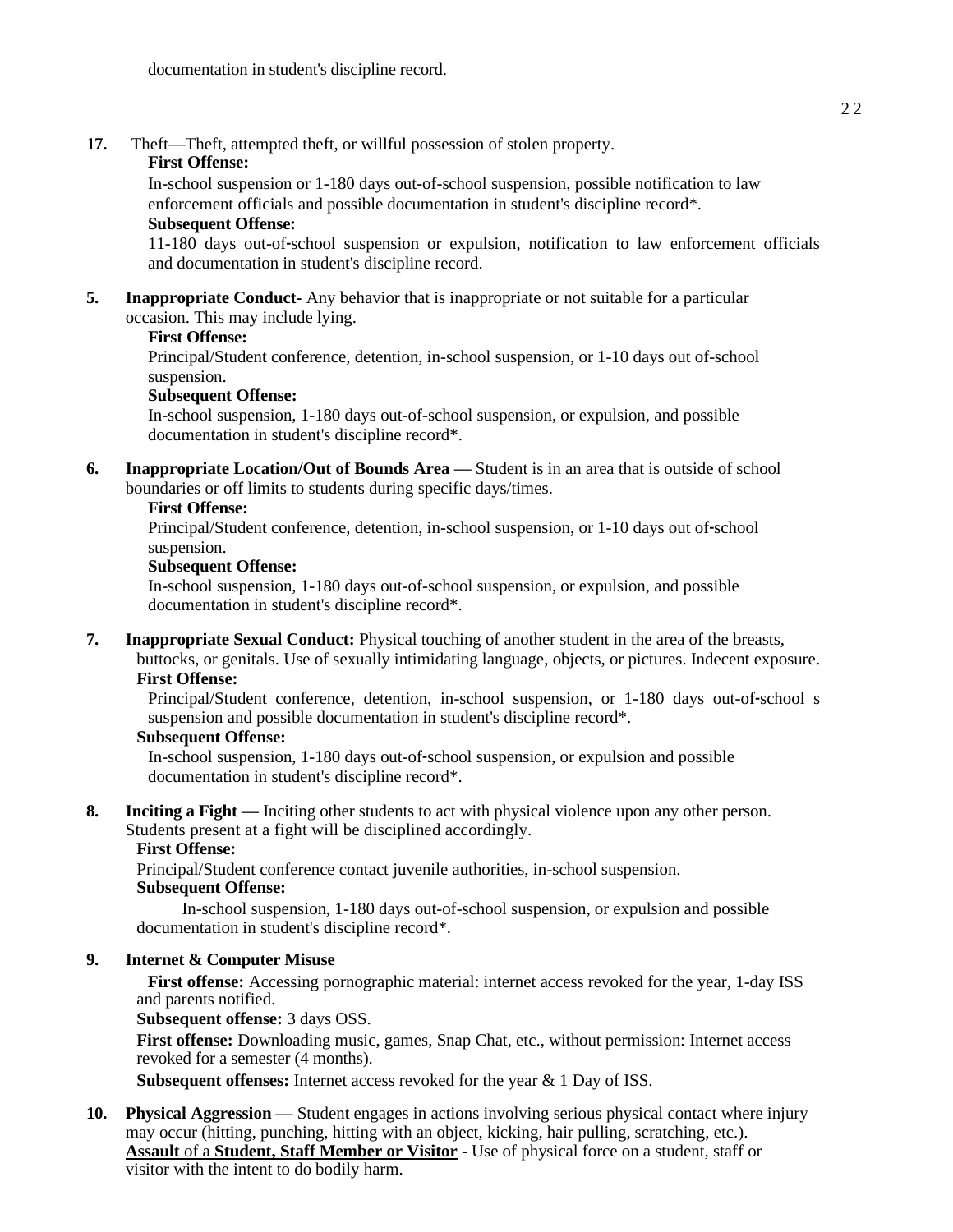#### **First Offense:**

In-school suspension, 1-180 days out-of-school suspension, expulsion, notice to law enforcement officials, and documentation in the student's discipline record.

#### **Subsequent Offense:**

11-180 days out-of-school suspension or expulsion, notification to law enforcement officials, and documentation in student's discipline record.

a. Attempting to kill or cause serious physical injury to another. **First Offense:**

Expulsion, notification to law enforcement officials, documentation in students discipline record.

24. **Plagiarism—any** incidence of a student using another person's words or ideas without acknowledgement. Webster's Collegiate Dictionary defines it as "to steal and pass off (the ideas or words of another) as one's own use (a created production) without crediting the source." Any student caught plagiarizing must be reported to the principal by the applicable teacher. Plagiarism will be evaluated according to each class in which the student is enrolled.

#### **First Offense:**

Student will receive a zero for the assignment, exam, or project and a one-hour detention. **Second Offense:**

Student will fail the quarter in that particular class and will also be assigned ISS for 2 days. **Third Offense:** Student status will be reviewed by the administration.

25. **Property Damage/Vandalism -** Student participates in an activity that results in destruction or disfigurement of property.

#### **First Offense:**

In-school suspension, 1-180 days out-of-school suspension or expulsion, and possible notification to law enforcement officials and possible documentation in student's discipline record\*.

#### **Subsequent Offense:**

11-180 days out-of-school suspension or expulsion and notification to law enforcement and documentation in student's discipline record.

#### 26. **Public Display of Affection-Physical** contact which is inappropriate for the school setting. **First Offense:**

Principal/Student conference, detention, in-school suspension, or 1-180 days out-of-school suspension and possible documentation in student's discipline record\*.

#### **Subsequent Offense:**

In-school suspension, 1-180 days out-of-school suspension, or expulsion and possible documentation in student's discipline record\*.

#### 27. **Tobacco**

a. Possession of any tobacco products or paraphernalia on school grounds, bus or at any school activity.

**First Offense:** 1-2 days of in-school suspension.

#### **Subsequent Offense:**

3-5 days in-school suspension or 1-10 days out-of-school suspension.

b. Use of any tobacco products on school grounds, on bus or at any school activity.

First Offense: 1-3 days out-of-school suspension.

**Subsequent Offense: 1-10** days out-of-school suspension.

 28. **Truancy—Absence** from school without the knowledge and consent of parents/guardian and/or the school administration. This includes detention.

**First Offense:** 1-3 days in-school suspension/and or additional detentions.

**Subsequent Offense:** 3-10 days in-school suspension and call law enforcement authorities.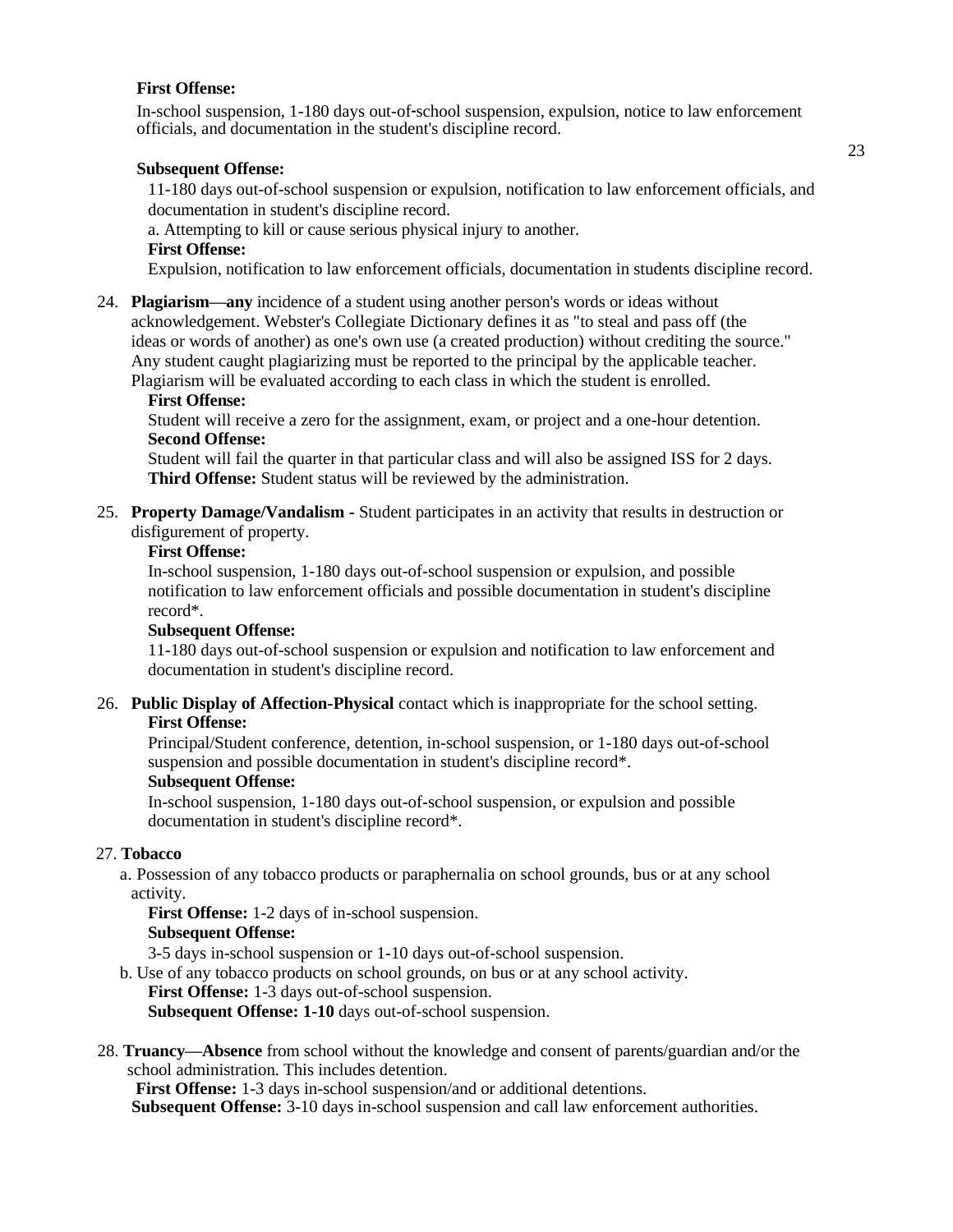#### 29. **Weapons / Firearms (see Board policy 1432 and 2620)**

 a. Possession or use of any instrument or device, in addition to those defined in 18 U.S.C. 921 or 571.010, RSMo, which is customarily used for attack or defense against another person; any instrument or device used to inflict physical injury to another person.

#### **First Offense:**

One calendar year suspension or expulsion, notification to law enforcement officials, and documentation in student's discipline record. **Subsequent Offense: Multiple** year suspension.

\*Any offense which constitutes a "serious violation of the district's discipline policy" as defined in Board policies will be documented in the student's discipline record.

#### **ESSA (Every Student Succeeds Act)**

The ESSA is the most recent reauthorization of the historic Elementary and Secondary Education Act (ESEA), first passed in 1965, and it replaces the No Child Left Behind Act (NCLB) of 2002.

Here are a few ESSA highlights:

- Maintains annual assessments in grades 3-8 and high school
- Reaffirms that states are in control of their standards and assessments
- Sets parameters for state accountability systems but gives each state the flexibility to design a school accountability system that best meet the needs of

students in their state

- Gives states the flexibility to work with local stakeholders to determine how educators should be evaluated and supported each year
- Provides for pilots at the state level so states can research new and improved methods of measuring student progress from year to year

#### **Missouri Department of Elementary and Secondary Education Every Student Succeeds Act of 2015 (ESSA) COMPLAINT PROCEDURES**

This guide explains how to file a complaint about any of the programs' that are administered by the Missouri Department of Elementary and Secondary Education (the Department) under the Every Student Succeeds Act of 2015 (ESSA)<sup>2</sup>.

| <b>Missouri Department of Elementary and Secondary Education</b><br><b>Complaint Procedures for ESSA Programs</b><br><b>Table of Contents</b>                                     |                                                                                                                                                                                                                                                                                                |  |  |  |  |  |
|-----------------------------------------------------------------------------------------------------------------------------------------------------------------------------------|------------------------------------------------------------------------------------------------------------------------------------------------------------------------------------------------------------------------------------------------------------------------------------------------|--|--|--|--|--|
| <b>General Information</b><br>1. What is a complaint under ESSA?<br>2. Who may file a complaint?<br>3. How can a complaint be filed?                                              |                                                                                                                                                                                                                                                                                                |  |  |  |  |  |
| <b>Complaints filed with LEA</b><br>4. How will a complaint filed with the LEA be<br>investigated?<br>5. What happens if a complaint is not resolved at<br>the local level (LEA)? | <b>Complaints filed with the Department</b><br>4. How can a complaint be filed with the<br>Department?<br>5. How will a complaint filed with the Department<br>be investigated?<br>6. How are complaints related to equitable<br>services to nonpublic school children handled<br>differently? |  |  |  |  |  |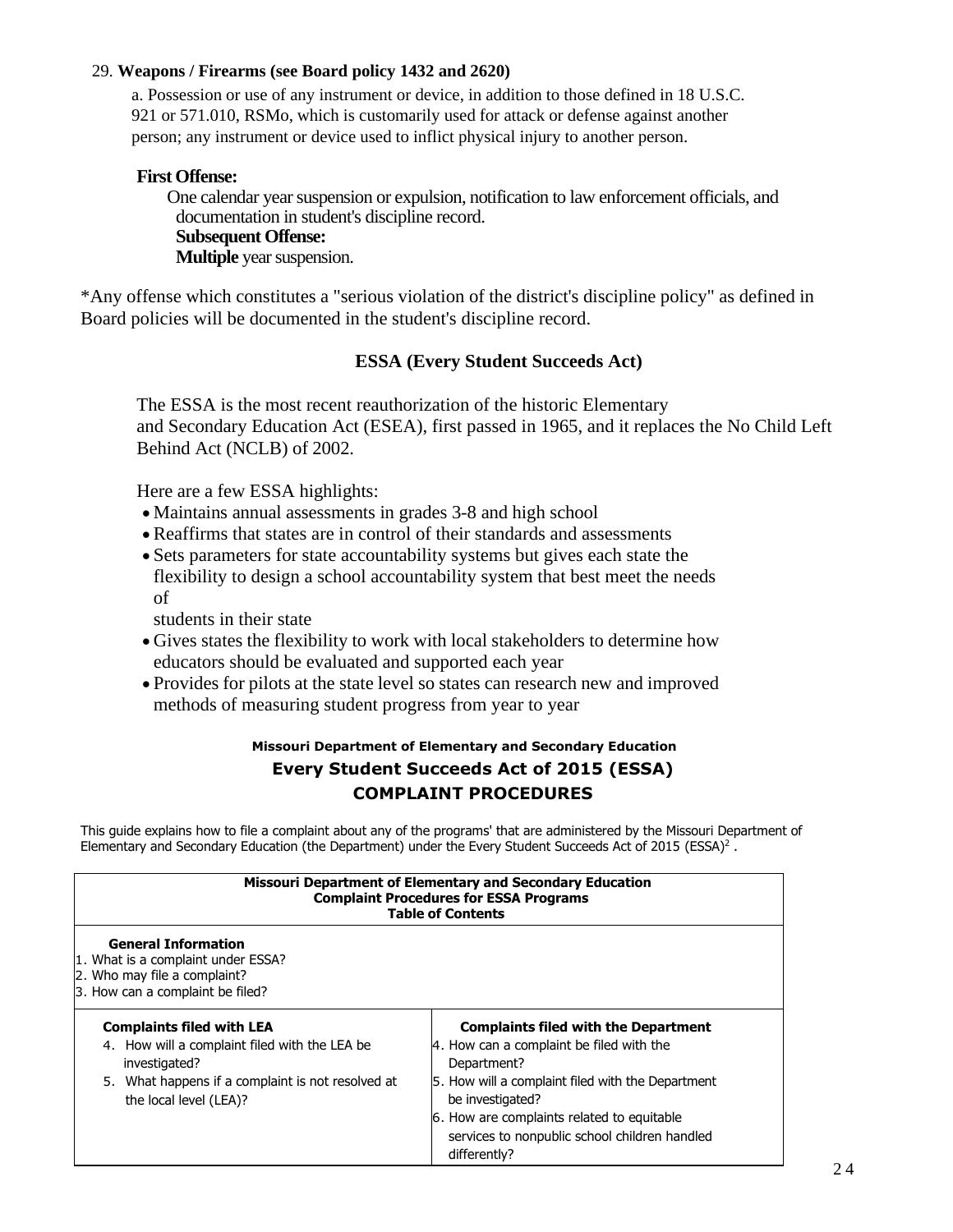#### **Appeals**

- 7. How will appeals to the Department be investigated?
- 8. What happens if the complaint is not resolved at the state level (the Department)?

#### **1. What is a complaint?**

For these purposes, a complaint is a written allegation that a local education agency (LEA) or the Missouri Department of Elementary and Secondary Education (the Department) has violated a federal statute or regulation that applies to a program under ESSA.

#### **2. Who may file a complaint?**

Any individual or organization may file a complaint.

- **3. How can a complaint be filed?** Complaints can be filed with the LEA or with the Department.
- **4. How will a complaint filed with the LEA be investigated?**

Complaints filed with the LEA are to be investigated and attempted to be resolved according to the locally developed and adopted procedures.

**5. What happens if a complaint is not resolved at the local level (LEA)?** A complaint not resolved at the local level may be appealed to the Department.

#### **6. How can a complaint be filed with the Department?**

- A complaint filed with the Department must be a written, signed statement that includes:
- 1. A statement that a requirement that applies to an ESSA program has been violated by the LEA or the Department, and
- 2**.** The facts on which the statement is based and the specific requirement allegedly violated.

#### **7. How will a complaint filed with the Department be investigated?**

The investigation and complaint resolution proceedings will be completed within a time limit of forty-five calendar days. That time limit can be extended by the agreement of all parties.

The following activities will occur in the investigation:

- **1. Record.** A written record of the investigation will be kept.
- **2. Notification of LEA.** The LEA will be notified of the complaint within five days of the complaint being filed.
- **3. Resolution at LEA.** The LEA will then initiate its local complaint procedures in an effort to first resolve the complaint at the local level.
- **4. Report by LEA.** Within thirty-five days of the complaint being filed, the LEA will submit a written summary of the LEA investigation and complaint resolution. This report is considered public record and may be made available to parents, teachers, and other members of the general public.
- **5. Verification.** Within five days of receiving the written summary of a complaint resolution, the Department will verify the resolution of the complaint through an on-site visit, letter, or telephone call(s).
- **6. Appeal.** The complainant or the LEA may appeal the decision of the Department to the U.S. Department of Education.

#### **8. How are complaints related to equitable services to nonpublic school children handled differently?**

In addition to the procedures listed in number 7 above, complaints related to equitable services will also be filed with the U.S. Department of Education, and they will receive all information related to the investigation and resolution of the complaint. Also, appeals to the United States Department of Education must be filed no longer than thirty days following the Department's resolution of the complaint (or its failure to resolve the complaint).

#### **9. How will appeals to the Department be investigated?**

The Department will initiate an investigation within ten days, which will be concluded within thirty days from the day of the appeal. This investigation may be continued beyond the thirty day limit at the discretion of the Department. At the conclusion of the investigation, the Department will communicate the decision and reasons for the decision to the complainant and the LEA. Recommendations and details of the decision are to be implemented within fifteen days of the decision being delivered to the LEA.

#### **10. What happens if a complaint is not resolved at the state level (the Department)?**

The complainant or the LEA may appeal the decision of the Department to the United States Department of Education.

*Programs include* **Tdk** *I.* **A,** *B C, O, Title tl, Title lit Title IV.A, Title V* **Revised 4/17** *In compliance with ESSA Title VIP- Port C. Sec. 8304(a)(3)(C)*

Local education agencies are required to disseminate, free of charge, this information regarding Me complaint procedures to parents of students and appropriate *private school officials or representatives.*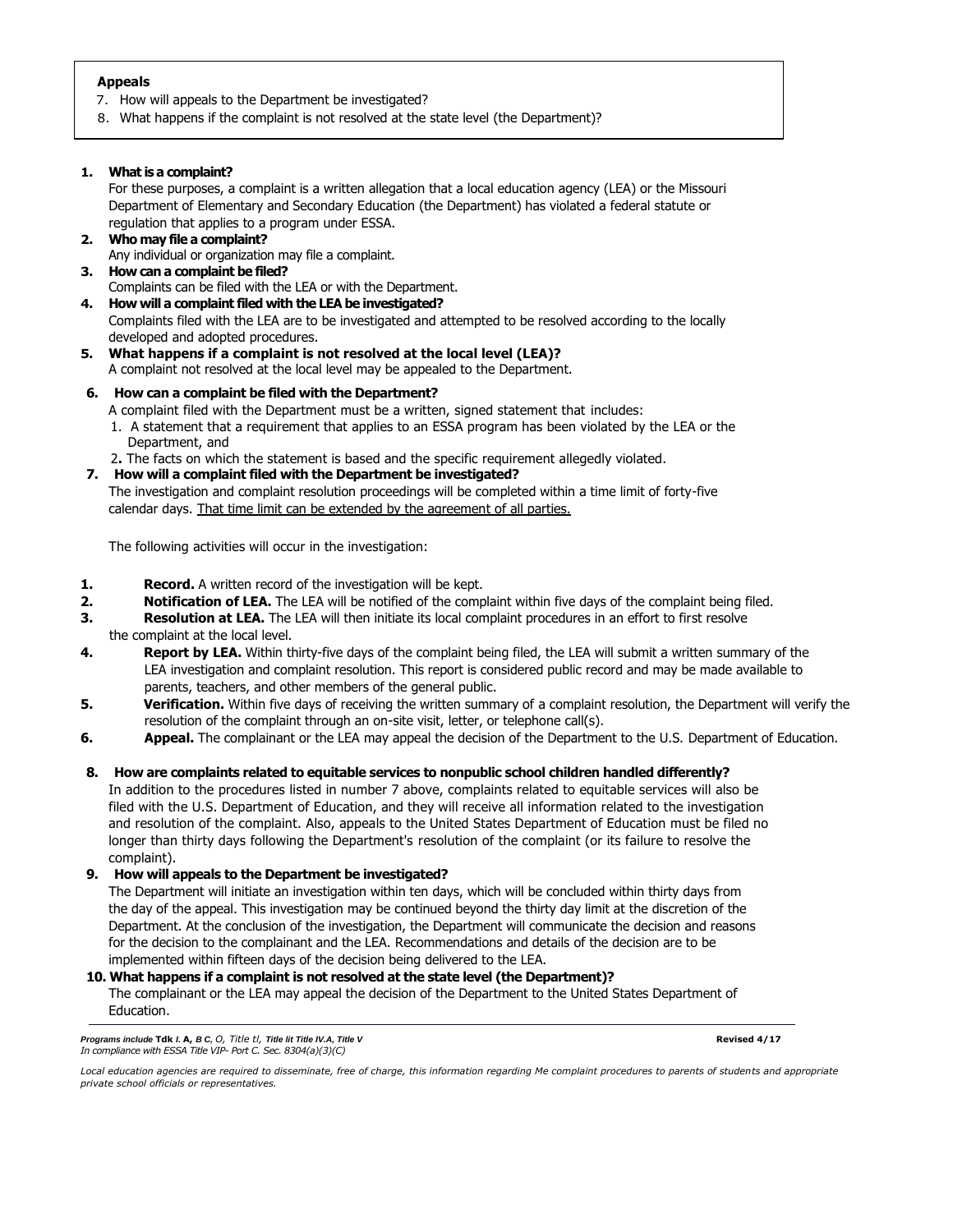### **Parents Right to Know Information**

Union Star R-II School District is required to inform you of information that you, according to Every Student Succeeds Act of 2015 (Public Law 114-95), have the right to know.

Upon your request, Union Star R-II School District is required to provide to you in a timely manner, the following:

- Whether your student's teacher has met state qualifications and licensing criteria for the grade levels and subject areas in which the teacher provides instruction.
- Whether your student's teacher is teaching under emergency or other provisional status through which state qualification or licensing criteria have been waived.
- Whether your student's teacher is teaching in the field of discipline of the certification of the teacher.
- Whether your child is provided services by paraprofessionals and, if so, their qualifications.

In addition to the information that parents may request, a building receiving Title I.A funds must provide to each individual parent:

- Information on the level of achievement and academic growth of your student, if applicable and available, on each of the state academic assessments required under Title I.A.
- Timely notice that your student has been assigned or has been taught for 4 or more consecutive weeks by, a teacher who has not met applicable state certification or licensure requirements at the grade level and subject area in which the teacher has been assigned.

#### **FERPA Notice of Designation of Directory Information NOTICE OF DESIGNATION OF DIRECTORY INFORMATION**

The Family Educational Rights and Privacy Act (FERPA), a federal law, requires that Union Star School District, with certain exceptions, obtains your written consent prior to the disclosure of personally identifiable information from your child's education records. However, Union Star School District may disclose appropriately designated "directory information" without written consent, unless you have advised the District to the contrary in accordance with District procedures. The primary purpose of directory information is to allow the Union Star R-II School District to include this type of information from your child's educational records in certain school publications. Directory information, which is information that is generally not considered harmful or an invasion of privacy if released, can also be disclosed to Directory information, which is information that is generally not considered harmful or an invasion of privacy if released, can also be disclosed to outside organizations without a parent's prior written consent. Outside organizations include, but are not limited to, companies that manufacture class rings or publish yearbooks. In addition, two federal laws require local educational agencies (LEAs) receiving assistance under the Elementary and Secondary Education Act of 1965 to provide military recruiters, upon request, with three directory information categories - names, addresses and telephone listings - unless parents have advised the LEA that they do not want their student's information disclosed without their prior written consent.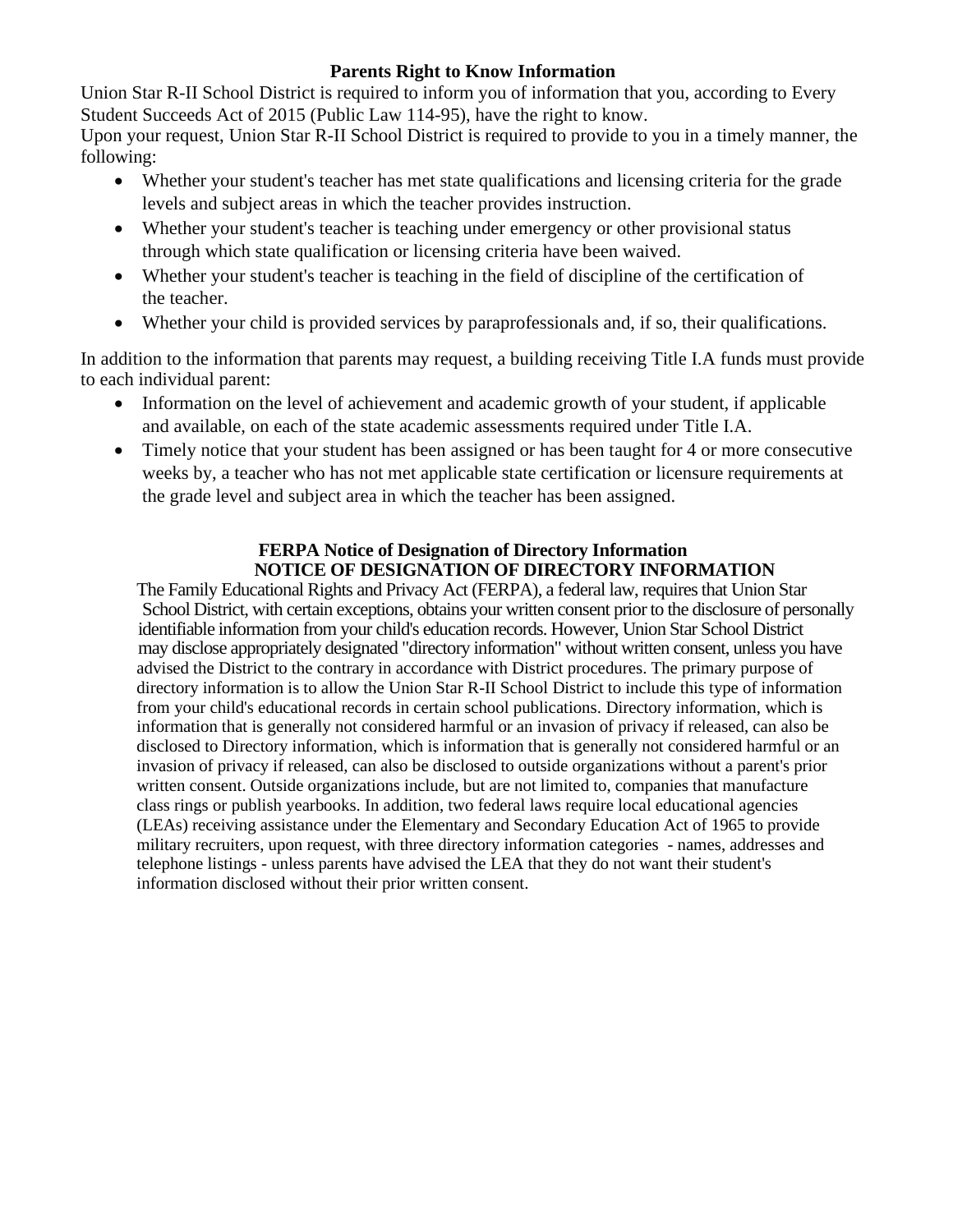#### **FAMILY EDUCATIONAL RIGHTS AND PRIVACY POLICY**

The Family Education Rights and Privacy Act (FERPA) afford parents and students over 18 years of age ("eligible student") certain rights with respect to the student's educational records. These rights are:

1. The right to inspect and review the student's educational records within 45 days of the schools receives a request for access. Parents or eligible students should submit to the school principal [or appropriate school official] a written request that identifies the record(s) they wish to inspect. The school will make arrangements for access and notify the parent or eligible student of the time and place where records may be inspected. The right to request the amendment of the student's educational records that the parent or eligible student believes is inaccurate or misleading. Parents or eligible students may ask the school to amend a record that they believe is inaccurate or misleading or

in violation of their privacy rights. They should write the principal or appropriate school official, clearly identifying the part of the record they want changed and specify why it is inaccurate or misleading.

- 2. If the school decides not to amend the record as requested by the parent or eligible student, the school will notify the parent or eligible student of the decision and advise them of their rights to a hearing regarding the request for amendment. Additional information regarding the hearing procedures will be provided to the parents or eligible student when notified for the right to a hearing.
- 3. The right to consent to disclosure of personally identifiable information contained in the student's educational records, except to the extent that FERPA authorized disclosure without consent. An exception, which permits disclosure without consent, is disclosure to school officials with legitimate educational interest. A school official is a person employed by the school as an administrator, supervisor, instructor, or support staff person (including health or medical staff and law enforcement unit personnel); a person serving on the School Board; a person or company with whom the school has contracted to perform a special task (such as attorney, auditor, medical consultant, or therapist); or a parent or student serving on an official committee such as disciplinary or grievance committee or assisting another school official in performing his or her tasks. A school official has legitimate educational interest if the official needs to review an educational record in order to fulfill his or her professional responsibility. Upon request, the school discloses educational records without consent to officials of another school district in which a student seeks or intends to enroll.
- 4. The right to file a complaint with the US Department of Education concerning alleged failures by the school to comply with the requirements of FERPA. The name and address of the office that administers FERPA are Family Policy Compliance Office, US Department of Education, 400 Maryland Avenue, SW, Washington, DC 20202-4605.